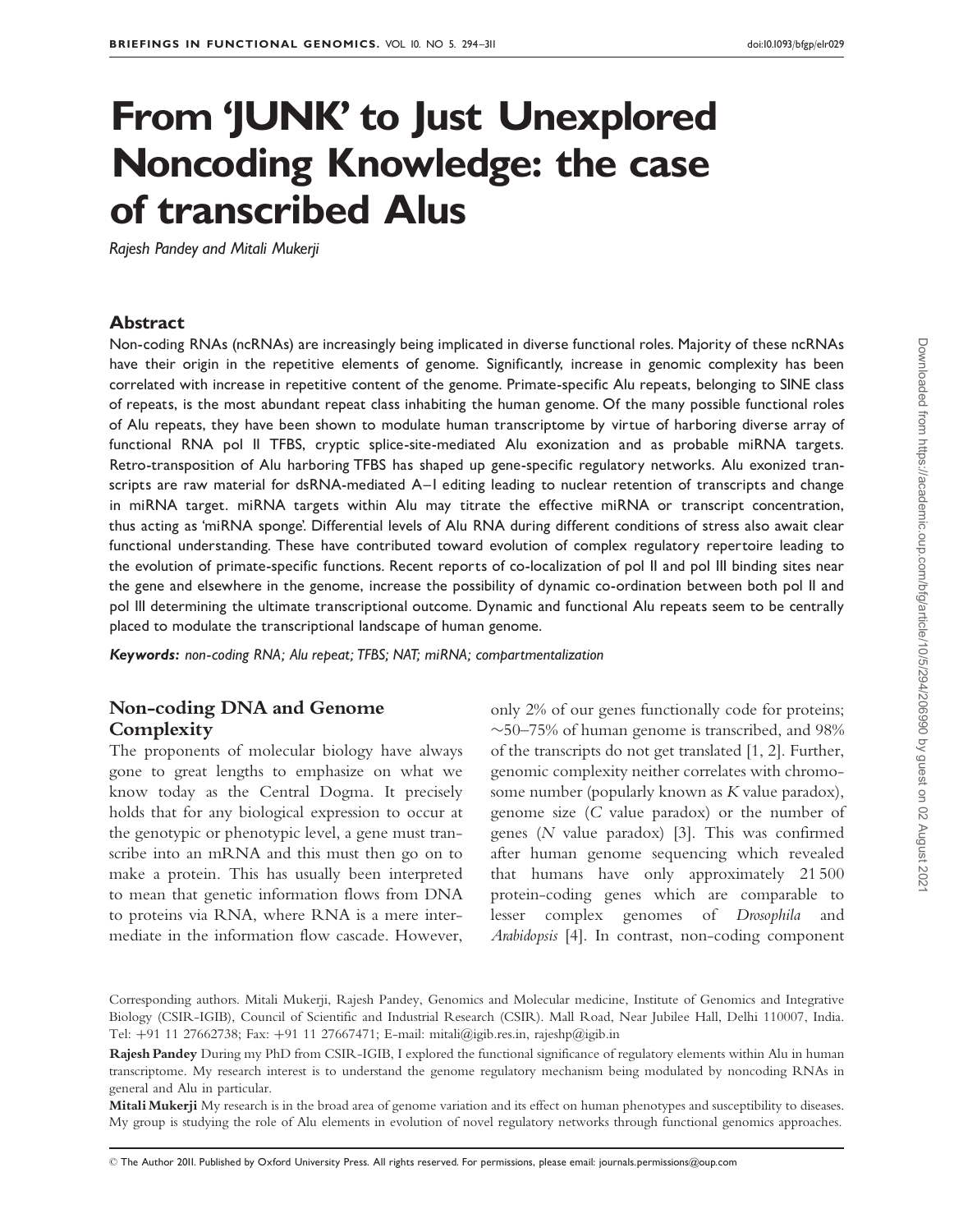of the genome has increased substantially with genome complexity. These regions have assumed importance in recent times as they seem to hold a large number of cues that might explain the observed complexity in humans [5, 6]. This makes us sit back and question some of our good old notions of biology.

ncRNAs have no apparent ORF for translation, and it include 'housekeeping' ncRNAs [such as transfer RNAs (tRNAs), ribosomal RNAs (rRNAs) and small nuclear RNAs (snRNAs)], small/short ncRNAs (miRNA and piRNA), repetitive element-associated ncRNAs (Alu RNA) and long ncRNAs (lncRNAs). ncRNAs are transcribed by different RNA polymerase complexes, e.g. Alu is transcribed by pol III whereas miRNAs, snoRNAs, some snRNAs and some scRNAs are mostly transcribed by pol II [7–9]. A large class of ncRNAs like 7SL [10], 7SK [11] and miRNAs [12] are highly conserved across species and are being implicated in many genome functions [13]. Although conserved cis-regulatory elements in human genome like proximal promoter elements, enhancers, silencers and insulators comprise

a larger fraction of the regulatory repertoire [14]. ncRNA can assume dynamic secondary structures and affect various cellular functions like splicing, editing, silencing through antisense, methylation and nuclear retention of transcripts [15–17]. They can also be a source of miRNA biogenesis and miRNA target. These RNAs govern diverse aspects of development, cellular differentiation and external/internal stimuli driven spatio-temporal expression [18–22]. They are also known to regulate transcription factors (TFs) as co-activators or co-repressors [23–26]. Different tiers of regulation across phyla from bacteria to humans can be regulated through variety of ncRNAs like cis/trans antisense RNA and transcribed pseudogene (Table 1). The ability of some RNAs to function as ncRNA or mRNA/protein depending on the cellular state has added a new dimension to the already rich repertoire of functions transacted by RNAs (Table 2). Different class of ncRNAs has also been correlated with many disease states like cancer, neurological and congenital diseases [27] as enumerated in Table 3.

|  |  |  |  |  | Table I: Expanding functional landscape of ncRNAs |
|--|--|--|--|--|---------------------------------------------------|
|--|--|--|--|--|---------------------------------------------------|

| Organism                | ncRNA                   | <b>Function</b>                                                                                                                                      |
|-------------------------|-------------------------|------------------------------------------------------------------------------------------------------------------------------------------------------|
| Xenopus laevis          | XIsirt                  | Anchors RNAs in vegetal cortex for normal embryonic development [28].                                                                                |
| <b>Bacteria</b>         | Antisense RNA           | Affect bacterial virulence through its 3'-UTR, 5'-UTR, cis-<br>and trans-<br>antisense RNAs [29].                                                    |
| Drosophila melanogaster | $Hsr-\omega$            | Involved in intranuclear trafficking and availability of hnRNPs [30].                                                                                |
|                         | Sat III-induced ncRNAs  | Nuclear stress granules (nSGs), harbors Sat III repeat-induced ncRNAs, HSFI, splicing<br>factors and hnRNPs which modulate chromatin structure [31]. |
| <b>Humans</b>           | <b>NRON</b>             | Represses NFAT, a TF essential for T-cell receptor-mediated immune response [25].                                                                    |
|                         | Transcribed pseudogenes | Act as decoy for functional mRNAs, involved in sequestering TFs and miRNAs [32].                                                                     |

ncRNAs have been part of the transcriptome regulatory network across diverse species right from bacteria to humans.Different type of regulatory RNAs like ncRNA, antisense RNA and transcribed pseudogenes affect different functions from development to decoy forTFs or miRNAs.

| Organism                | <b>Function</b>                                                                                                                                            |                                                                                                                                                               |  |  |  |
|-------------------------|------------------------------------------------------------------------------------------------------------------------------------------------------------|---------------------------------------------------------------------------------------------------------------------------------------------------------------|--|--|--|
|                         | ncRNA                                                                                                                                                      | <b>Protein/mRNA</b>                                                                                                                                           |  |  |  |
| Bacteria                | SgrS 3' region mediates mRNA degradation and<br>translational repression, during sugar phosphate<br>stress [33].                                           | SgrT (43 aa polypeptide) 5' region inhibits glucose<br>transport [34].                                                                                        |  |  |  |
| Drosophila melanogaster | oskar during oogenesis is required for development [35].                                                                                                   | Functions as mRNA during embryonic stage [35].                                                                                                                |  |  |  |
| Human                   | SRA co-activates nuclear receptors like estrogen,<br>progesterone and androgen [36].<br>p53 and Mdm2 functional interplay regulates p53<br>synthesis [38]. | SRAP interacts with SRA to inhibit myogenic<br>differentiation through MyoD [37].<br>$p53$ and Mdm2 also regulate $p53$ ubiquitination by<br>proteasome [38]. |  |  |  |

Table 2: RNA with dual functions

ncRNAs also display duality of function. In addition to its role as ncRNA, they also modulate cellular functions either as protein or mRNA.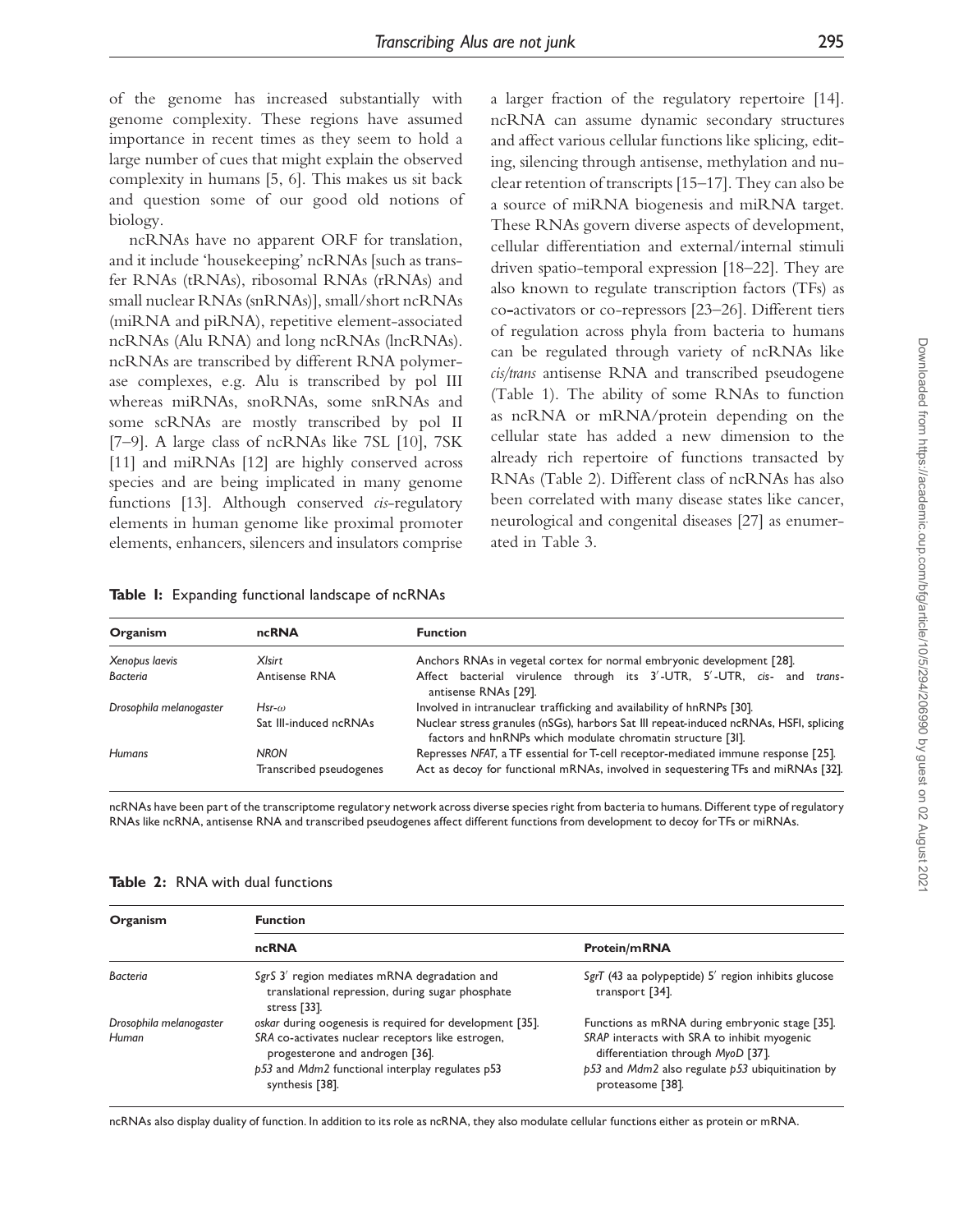|  |  | <b>Table 3:</b> Dark side of ncRNA |
|--|--|------------------------------------|
|  |  |                                    |

| <b>Disease</b>                                          | <b>ncRNAs</b>                                                           |
|---------------------------------------------------------|-------------------------------------------------------------------------|
| In cancer                                               |                                                                         |
| Breast cancer                                           | SRA [39], HI9 [40], BC200 [41],<br>miR-155 [42] and miR-21 [43].        |
| Prostate cancer                                         | DD3 [44] and PCGEMI [45].                                               |
| Colon cancer                                            | OCCI [46].                                                              |
| In neurological disorders                               |                                                                         |
| Alzheimer's                                             | BC200 [47].                                                             |
| Schizophrenia and bipolar<br>disorder                   | DISC2 [48].                                                             |
| Spinocerebellar ataxia type 8                           | SCA8 (KLHLI antisense) [49].                                            |
| In congenital syndromes                                 |                                                                         |
| Autistic disorder                                       | RAYI/ ST7 [50].                                                         |
| Prader-Willi syndrome<br>DiGeorge syndrome<br>Psoriasis | ZNFI27AS [51] and IPW [52].<br><b>DGCR5</b> [53].<br><b>PRINS [54].</b> |

Differential levels of ncRNA have also been functionally correlated with disease states like cancer, neurological disorders, congenital syndromes and developmental disorders.

# RNA Regulation: Economic and Efficient choice

Cells can benefit by using RNA molecules for regulation in diverse ways.

- (i) Through its increased regulatory repertoire: The repertoire of RNA is enriched through its multidimensional roles based on its location in 5'UTR, 3'UTR, intronic and intergenic regions. RNAs also have unique ability to fold in three-dimensional space and hybridize in a sequence-specific manner to other nucleic acids. dsRNAs act as substrates for A^I editing and can form sense–antisense pairs.
- (ii) Through transient expression: Regulation by RNA is more transient as they can be sequestered based on requirement or titrated through mechanisms such as 'miRNA sponges' and sense– antisense pairs.
- (iii) At post-transcriptional level: Regulatory RNA can also act at post-transcriptional level, through miRNAs and nonsense-mediated decay (NMD).
- (iv) In different cellular compartments: These RNAs can mediate differential transport of molecules thereby modulating downstream functions.

Some of these functions like increased regulatory repertoire by RNA mediated regulation are exclusive to RNA whereas other functions are also shared by the proteins. Thus it is remarkable that RNA in a cell has more than one way to achieve a single objective and provides choice for more than one way of differential regulation [29]. RNAs are proposed to modulate networks that process discrete information packets to yield continuously varying responses, thus functioning like digital-to-analog converters, allowing the expansion of complexity in biological systems, well beyond the scope of purely proteinbased regulatory networks [55]. One class of ncRNA that almost reflects all the characteristic features displayed by ncRNA community as a whole, are primate-specific Alu repeats. As highlighted in Figure 1, transposons constitute  $\sim$ 45% of the human sequences and are comprised of SINE elements, LINEs, long terminal repeats (LTRs), DNA transposons, MIR repeats, etc. Among the SINEs, Alus are the predominant fraction and occupy nearly 11% of the human genome. Moreover, compared to other repeats, Alu transcripts are also the most abundant. Alu density is enriched in intragenic regions (12.5%) compared to intergenic density of 9.6% and nearly 75% of the genes having at least one or more Alu insertion. Within genes, Alus occupy 12.8% intronic and 1.6% exonic regions. Alu repeats were also observed to be significantly enriched in genes belonging to specific functional categories like metabolism, transport and signaling whereas they are sparse in genes coding structural proteins and information pathways [56].

# Genomic organization of Alus

The consensus sequence of Alu is comprised of  $\sim$ 280 bp, formed by head to tail dimerisation of two similar but non-identical monomers joined by variable length of functional poly-A and a polymorphic poly-A tail at the  $3'$  end [57]. The two monomers are called as FRAM and FLAM, indicate the fossil right arm monomer and fossil left arm monomer, respectively. These monomers, in turn, have arisen from a 7SL RNA progenitor through a deletion of 141 nt [57]. The FLAM contains functional bipartite RNA pol III promoter comprising of Box A and B elements [58]. It also contains binding sites for many RNA pol II TFs. A schematic representation of consensus Alu sequence in Figure 2 summarizes the structure of Alu. Alu harbors a total of 23 cryptic splice sites in both 5' and 3' orientation. Unlike other pol III promoters, B-box promoter element is capable of initiating weak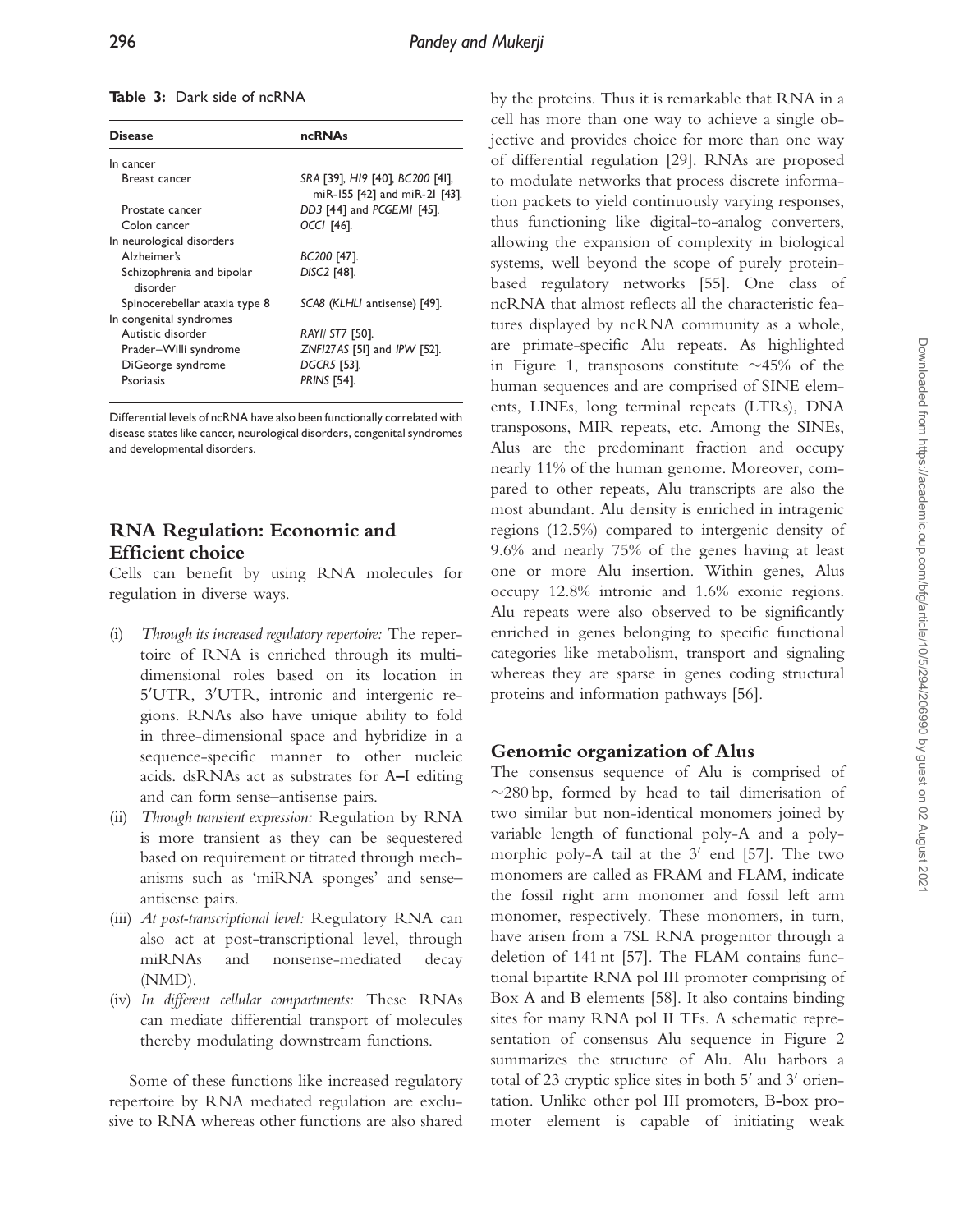

Figure 1: Preferential transcription of Alu contrary to its genomic coverage. Broadly, genome is made up of  $\sim$ 45% TEs and  $\sim$ 55% non-repetitive elements. Transposons are constituted mainly of Alus, LINEs, LTR, DNA transposons and MIR repeats. Approximate percentage contribution of each class has been mentioned in the schematic diagram. Interestingly, of the total repeat content, Alus occupy  $\sim$ 22% of genomic space but contribute  $\sim$ 35% of the transcriptomic pool of repetitive elements.



Figure 2: Basic structure of an Alu repeat showing different sequence features. Alu repeat is characterized by the FLAM and FRAM being joined by poly-A and having a poly-A tail at the 3' end. In addition to Alu being transcribed by nearby pol III promoter of a LINE element, it also harbors RNA pol III binding site in its B-box and a terminator sequence at variable distance from FRAM. The functional repertoire is enhanced by the presence of RNA pol II binding sites within Alu like that for RARE, Vit. D, p53, etc. Asterisks show Transcription Factor Binding Sites (TFBS).

transcription on its own and also acts as a transcriptional enhancer [59].

The fusion of two 7SL RNAs happened  $\sim 65$ million years ago through retro-transposition via a single-stranded RNA intermediate transcribed by internal RNA pol III promoter [60]. Importantly, Alus are the only active SINE in the human genome capable of retro-transposition via younger Alu subfamilies. According to recent estimates, Alus retropose with a rate of approximately 1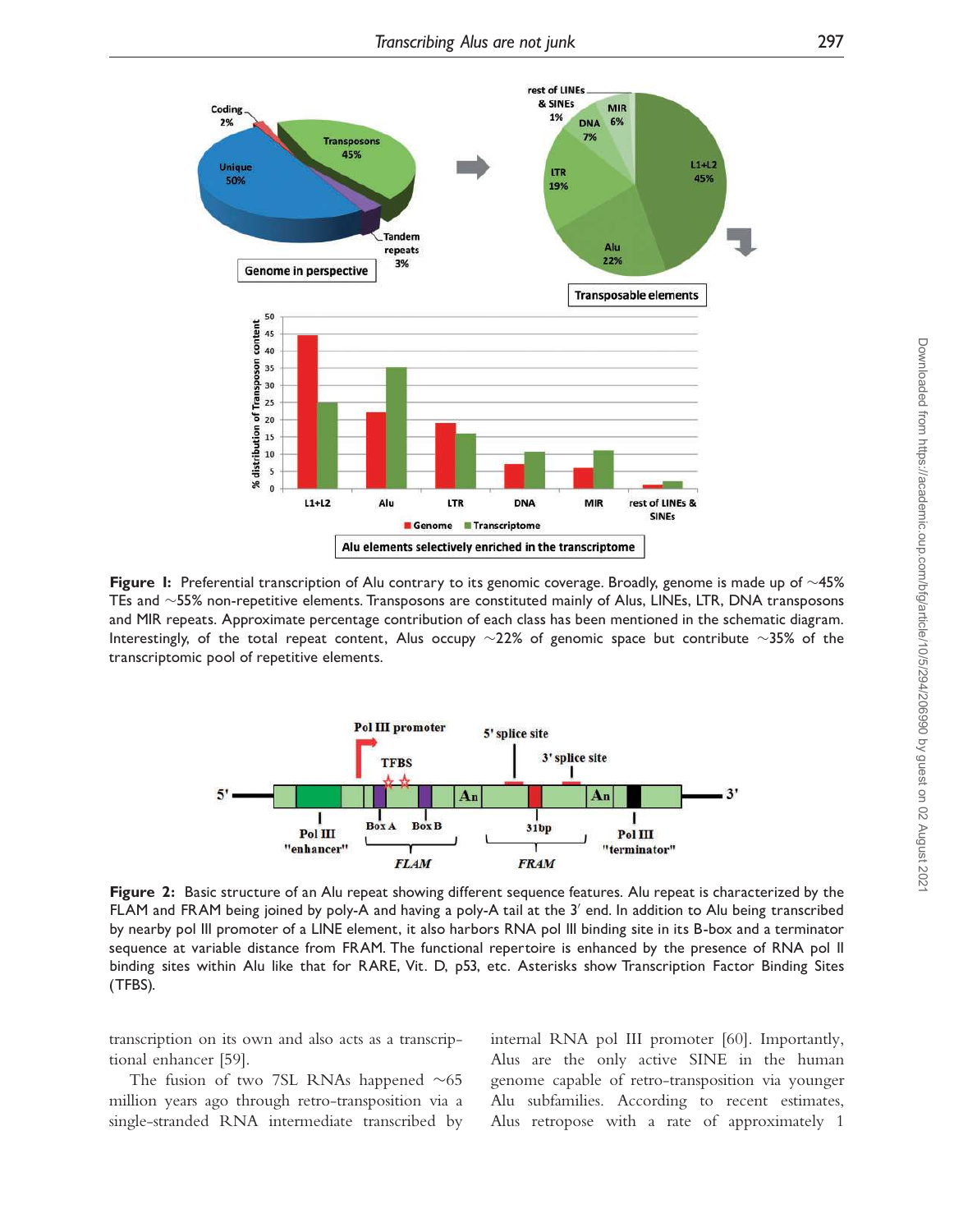

Figure 3: The phylogenetic tree of various subfamilies of Alu. Briefly, the 34 Alu subfamilies consensus sequence were obtained from Repbase (15.07 release) and were aligned in multiple-sequence alignment mode using MUltiple Sequence Comparison by Log-Expectation (MUSCLE). It was analyzed using RepeatMasker (version 3.2.7, January 2009). As per count of Alu subfamilies from hgI8, FAM is  $\sim$ 4.4%, Alu J is 26.2%, Alu S is 57.5% and Alu Y is  $\sim$ 12% of the total number of Alus. The intensity of the outer color band is indicative of the Alu subfamily age, newer the subfamily, darker is the color.

integration every 20 births [61]. During expansion of Alu, it is speculated that the master gene acquired mutations which gave rise to Alu subfamilies, Alu J (oldest), Alu S (intermediate) and Alu Y (young), which share  $\sim$ 80–85% similarity among them but can be identified independently by nucleotides at diagnostic positions [62]. Maximum amplification rate was observed about 30 million years ago, the time when Alu Sx subfamily appeared, leading to their highest representation in the genome [63]. A phylogenetic tree of Alu subfamilies is depicted in Figure 3 based on repeats catalogued in Repbase (15.07 release). Of the  $1.18 \times 10^6$  copies of Alu (hg18) in the human genome, the ancestral form, i.e. fossil arm monomer (FAM) has 52 097 copies, Alu J has 310 562 copies, Alu S has 682 137 copies and the youngest retro-transpositionally active Alu Y has 142 089 copies (to calculate the exact number of copies, alternate genome assemblies and unplaced contigs have been excluded from the analysis). The percentage contribution of Alu in human genome is higher among closely related primates

(Table 4). Depending on the location of Alu in the context of gene-like intergenic, exon, intron, promoter enhancer region or untranslated regions, it can affect functions at various hierarchies. When present in the:

- (i) Intergenic regions, Alus can mediate nonhomologous recombination leading to genome shuffling, affect nucleosome positioning/exclusion and chromatin remodeling [64–66], and alter methylation status/imprinting [67–69]. Alu nucleosomes are proposed to serve as 'anchors' in organizing the chromatin in human cells. Alus are generally hypermethylated whereas during disease states like cancer and Alzheimer, they are hypomethylated. Methylation status of Alu has the potential to be used as prognostic marker to evaluate progression of cancer.
- (ii) Promoter region, may serve as TFBS or enhancers/repressor and thus regulating gene expression [70–73]. Alus have been the hub of host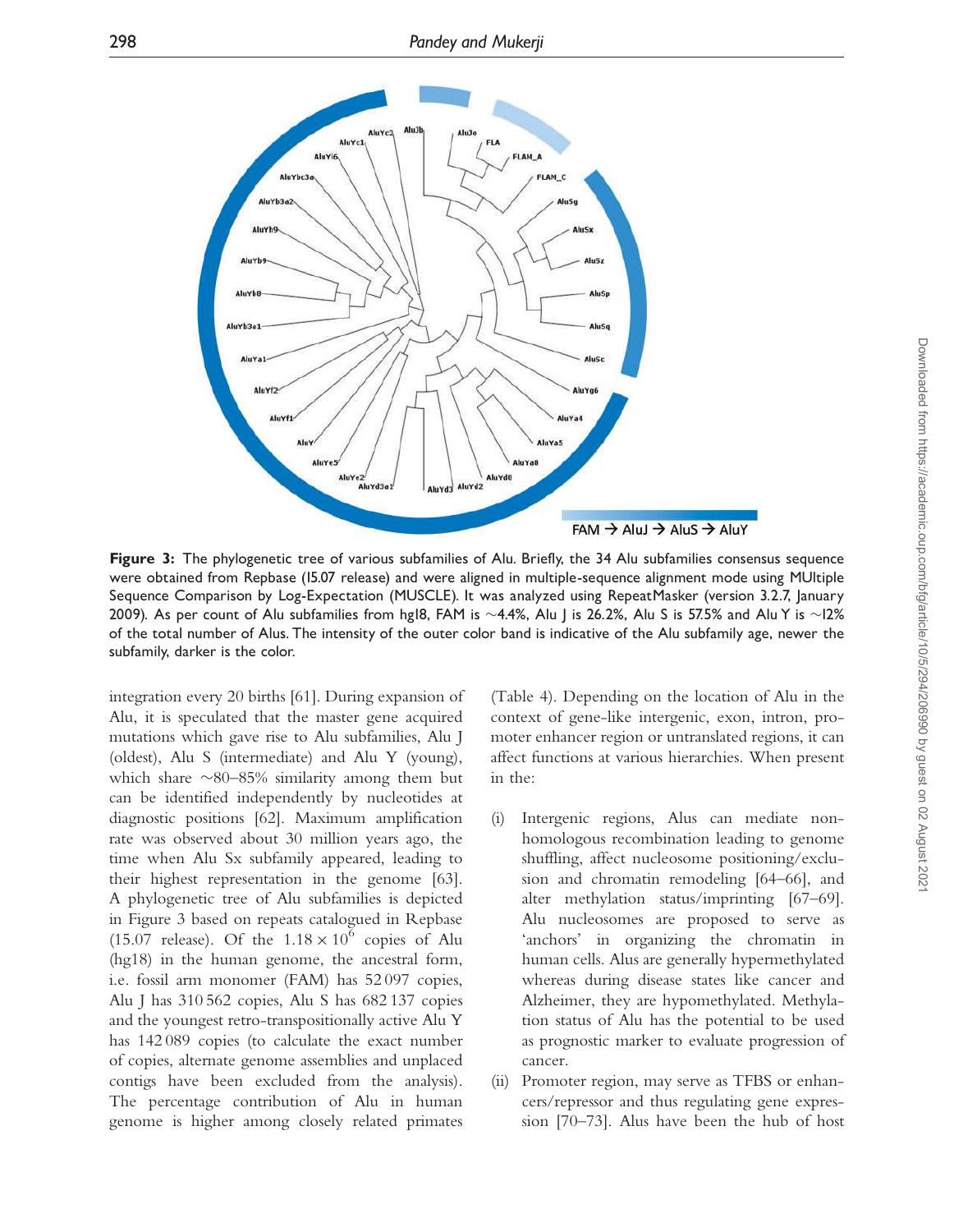| <b>Primates</b>      | <b>Genome size (bps)</b> | <b>Number of Alu (copies)</b> | <b>Genomic coverage of Alu (bps)</b> | Percentage of genome |
|----------------------|--------------------------|-------------------------------|--------------------------------------|----------------------|
| Human (hgl8)         | $3.08 \times 10^{9}$     | II 93 407                     | $3.10 \times 10^{8}$                 | 10.08                |
| Chimpanzee (panTro2) | $3.35 \times 10^9$       | II 96 587                     | $3.05 \times 10^8$                   | 9.09                 |
| Rhesus (rheMac2)     | $3.01 \times 10^{9}$     | II 38 432                     | $2.89 \times 10^{8}$                 | 9.6                  |

Table 4: Genomic coverage of Alu in other primates

A brief summary of the percentage contribution of Alu repeats in closely related primate genomes.The percentage of Alu is higher in humans and importantly younger Alu subfamilies are still undergoing retro-transposition.The version used for calculations are mentioned in the bracket.

of TFs (discussed in detail in 'Alus and TFBS' section). Depending upon the position of Alu in the promoter region, they either act as enhancer or repressor.

- (iii) Intronic region, affect transcriptional activity, produce alternate splice variants through its exonization and A–I edited transcripts [74–79]. Alu exons derived from intronic splicing of Alu are proposed to be one of the basic ingredients for evolution as they are known to regulate the human genes and vary in expression across different tissues.
- (iv) Exons, can disrupt reading frame leading to truncated protein or loss of gene activity (pseudogene formation), genetic disorders or evolution of new functions [80–82]. Exons derived from Alu elements have also been associated with disease states in 40 cases. Alu insertion leads to human-specific transcript variants as well as disease like 'Menkes' due to insertion induced mutation.
- (v) UTR can affect alternate transcript isoforms in a tissue-specific manner and provide binding site for miRNAs [56, 78, 83, 84]. Alternative transcripts mediated by Alu exonization also show lineage-specific evolutionary events during primate evolution.

Additionally, intra- and inter-chromosomal recombination events mediated by Alu retrotransposition or Alu–Alu non-homologous recombination leads to chromosomal alteration, deletions and duplications (Table 5) and in some cases has resulted in genetic diseases [95, 96]. A summary of the regulatory role of Alu by virtue of its presence at different levels of genomic regulation namely, DNA, RNA and protein level has been summarized in Figure 4. The dynamic hub of pol II TFBS and pol III promoter within Alus make it an interesting player which modulates both pol II and pol III mediated transcriptional responses. Through

|  |  |  |  |  | Table 5: Alu shapes genomic landscape |
|--|--|--|--|--|---------------------------------------|
|--|--|--|--|--|---------------------------------------|

| Alu               | <b>Function</b>                                                                                                       |
|-------------------|-----------------------------------------------------------------------------------------------------------------------|
| Alu insertion     | Human population diversity marker [85-87].                                                                            |
| polymorphism      | Population identification [88].                                                                                       |
|                   | DNA fingerprinting [89].                                                                                              |
| Alu recombination | DNA methylation status [69].                                                                                          |
|                   | Canonical polyadenylation signal [90].                                                                                |
|                   | Positioning of nucleosomes in chromatin<br>$[64, 91]$ .                                                               |
|                   | Segmental duplication and CNV [92].                                                                                   |
|                   | Sequence-specific interaction with nuclear<br>proteins [93].                                                          |
| Alu methylation   | Tissue-specific pattern of methylation.<br>Especially, it seems to have shaped<br>methylome of human cerebellum [94]. |

Alu elements drive genomic rearrangements by virtue of insertion and recombination events. For example recombination-mediated DNA methylation imparts tissue-specific pattern of methylation which may shape the transcriptom in particular tissues.

recombination events, Alus are dispersed in a nonrandom manner in the human genome. By virtue of these characteristics, Alus harboring regulatory sites could have shaped novel regulatory networks [56, 72]. The possible non-coding regulatory networks in which Alus could be involved extensively are discussed below.

#### Alus and TFBS

Older Alu subfamilies, with passage of time, have accumulated mutations that have led to creation of TFBS for many nuclear receptors. This has resulted in widespread distribution of RNA pol II regulatory sites from these RNA pol III dependant elements [72]. The plasticity or specificity has also been contributed by different Alu subfamilies, with an important role of variable midA-stretch joining the two monomers. Evidences have demonstrated that Alu elements have evolved to harbor hormone response elements (HRE) that overlap with the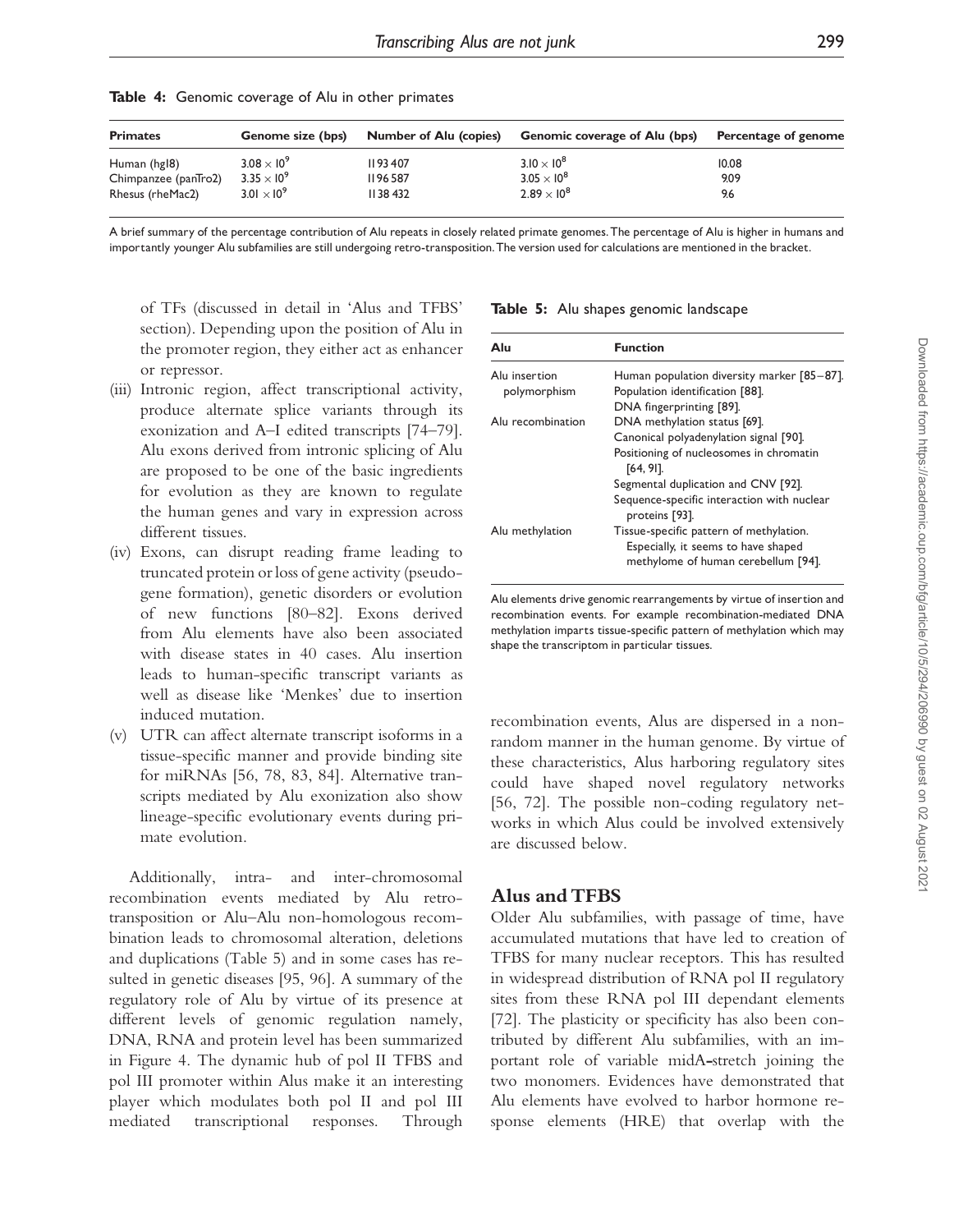

Figure 4: Regulatory repertoire of Alu shaped by its preferential and non-random genomic distribution. All the four-tiers of regulation, namely, genome rearrangement/shuffling by Alu mediated non-homologous recombination, expression by chromatin modulation through Alu nucleosome, transcriptome through Alu-mediated transcript diversity and finally at the proteome level by Alu exons. All of this contributes and co-ordinate with each other to modulate human genomic diversity.

internal promoter of the Alu. These several hexameric sequences are related to a consensus binding site, AGGTCA, recognizable by members of the nuclear receptor super-family of ligand-activated TFs, including receptors for retinoic acid (RAR) [97], thyroid hormone (T3) (THR) [98], vitamin D (VDR) [99], progesterone [71], estrogen [100], gluco-corticoid [101], growth hormone [102], steroids and a number of orphan receptors. It has been recently shown that  $\sim$ 90% of retinoic acid response element (RARE) sites reside within Alu and 95.5% of these are present within Alu S subfamily [103]. Many of the putative binding sites within Alu correspond to TFs associated with early markers of development processes [104]. Alus also harbor many orphan receptors like liver X receptors (LXRs) or  $PPAR\alpha$ , which are members of nuclear receptor super-family that play important role in functions like lipid homeostasis and regulation of proinflammatory genes, respectively [105, 106].

In recent times, there have been interesting reports highlighting the role of TFBS within Alu in modulating immune response. Human cathelicidin antimicrobial peptide (CAMP) gene is the direct target of Vitamin D receptor and is strongly up-regulated in response to 1, 25-dihydroxyvitamin D3. The binding site (BS) for vitamin D receptor is present within the Alu repeat present upstream of the gene [99]. This BS shows primate-specific purifying selection of the exapted Alu exclusively in human and primate lineages. Evolutionary selection to place the CAMP gene under regulation of vitamin D pathway in primates potentiates the innate immune response and may counter the anti-inflammatory properties of vitamin D [107]. It also helps to emphasize the point that presence of TFBS within Alu is a non-random phenomenon as it provides functional advantage to the host and is under positive selection. Exaptation of Alu as an additional promoter for human neuronal apoptosis inhibitory protein (NAIP) gene has led to a novel protein isoform of NAIP [108]. Recent studies have also highlighted that p53 binding site within Alu are generated by methylation and de-amination of CpGs on the genomic scale [70, 109]. It has been recently shown that an ankyrin-repeat containing protein p200 from an endoparasite Ehrlichia chaffeensis translocates to host nucleus and binds to Alu Sx elements in promoter and intronic regions of genes. These are enriched in biological processes such as transcription, apoptosis, ATPase activity and structural proteins associated with the nucleus and membrane-bound organelles [110]. Similarly, origin of NF-kB BS from Alu families in the proximal promoter region of the IFN-1 regulatory region also emphasize the role of Alu in innate immune response, in response to bacterial lipo poly-saccharide (LPS) membrane [111].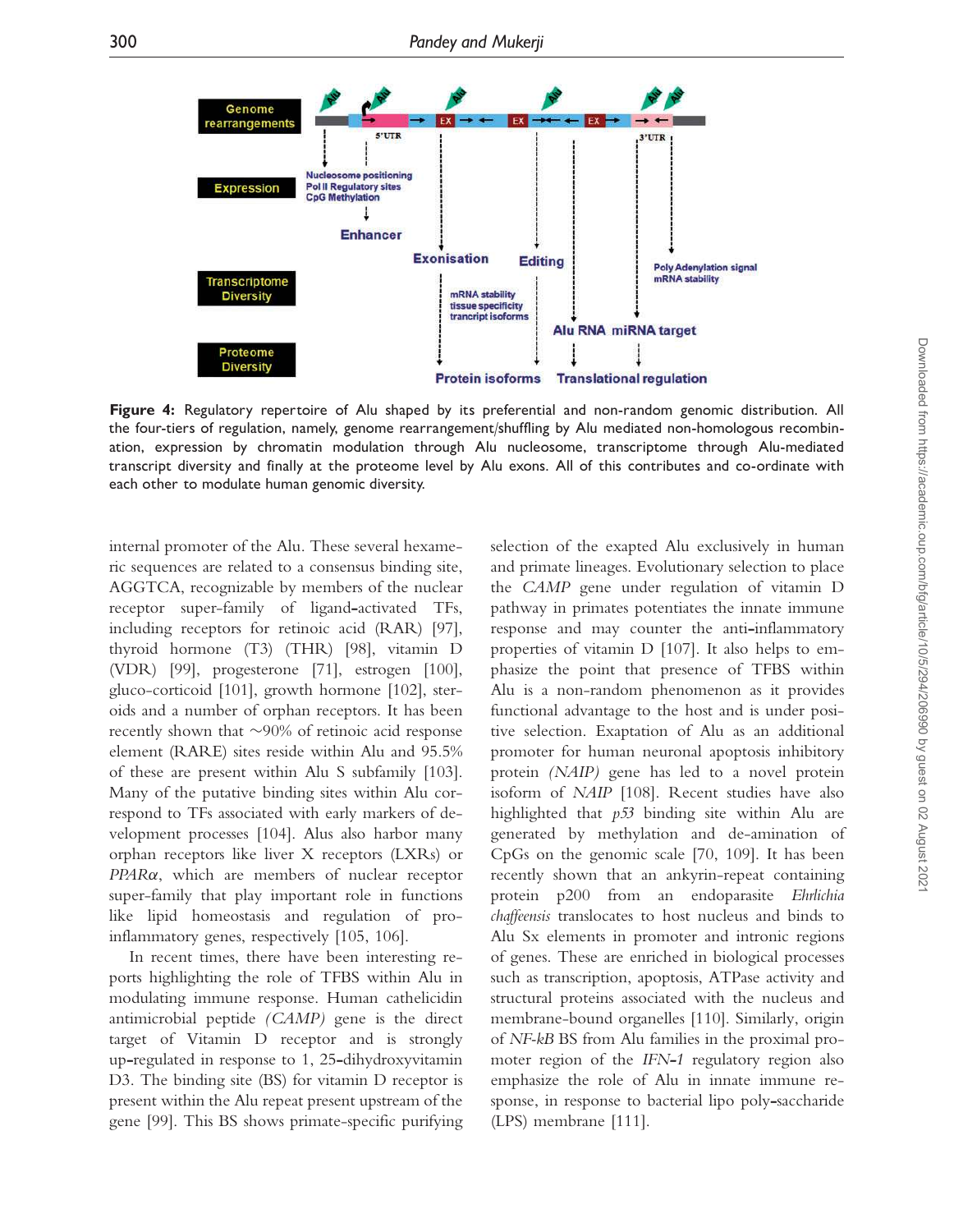## Transcribed Alu: Alu RNA

During normal cellular state, Alu RNAs accumulate at very low levels  $10^3$ – $10^4$  molecules/cell but there is transient increase of nearly 20-fold in the levels of Alu RNA during stress, viral infection and cancer [112, 113]. Such pol III transcribed Alu RNA are referred to as 'free Alu RNAs'. Alu is also transcribed as part of pol II transcription units of protein- and non-protein coding RNAs, termed as 'embedded Alu RNAs'. This is a by-product of integration of Alu into various locations in the human genome [114]. As mentioned earlier, transcribed Alus contribute nearly 35% (Figure 1) of transcribed repetitive elements but an estimation of exact proportion of Alus has not been determined yet. It is compounded by the fact that due to the repetitive nature of Alu, it is not possible to map the transcribed free Alu RNA although embedded Alu RNAs can be mapped back to their genomic location. Free Alu RNA and embedded Alu RNA are regulated by different set of transcription rules governing pol III and pol II promoters. Pol III promoter element in older subfamilies have accumulated mutations and hence have reduced capability of driving transcription but in the process have gained pol II regulatory signals. Whereas, though newer subfamilies have less of pol II regulatory sites, their pol III promoters are in functional state [72]. Thus, older subfamilies would be transcribed more as embedded Alu RNA and newer subfamily as free Alu RNA. Most of the embedded Alus are preferentially present in the  $3'UTR$  region of transcripts. Both free and embedded Alus play an important role in transcription and translational modulation. Alu RNA modulates functions like protein translation, alternative splicing and A–I editing. During heat shock stress, elevated Alu RNA acts as transcriptional co-repressor though direct interaction with RNA pol II in the promoter regions of heat shock responsive genes [115]. Conversely, the level of Alu RNA is down-regulated in human macrophages infected with Leishmania, a parasitic protozoan, during its initial stage of infection. The down-regulation is achieved through degradation of TFIIIC110, which is as essential component of RNA pol III mediated transcription of Alu via B-box promoter element [116]. It is possible that one of the purposes of knocking down of ncRNA gene expression like Alu RNA and 7SL RNA in macrophages would be to alleviate ncRNA mediated transcriptional arrest in these cells so that the parasites can establish infection as well as proliferate. Alu

RNAs assemble with cellular proteins into ribonucleoprotein complexes and can be processed into the smaller scAlu RNAs [117]. The potential of Alu RNA as translational modulator through PKR (protein Kinase activated by RNA)-dependent mechanism has also been shown [118].

It is also equally plausible that ncRNA transcription in general and Alu transcription in particular could be non-functional. The skepticism about the functionality of pervasive transcription, mainly contributed by ncRNA has led to studies trying to understand the veracity of this phenomenon. These studies conclude that most 'dark matter' transcripts have low abundance than the known exons and that the genome is not as pervasively transcribed as widely perceived [119]. There has also been vigorous debate about what constitutes evidence for functional role of thousands of ncRNA loci which are located outside the protein-coding genes [120]. Possibly, this can only be answered through cellular phenotypes arising out of disruption of non-coding loci.

## Alu Exonization and A^I Editing

In addition to the transcriptional landscape shaped by TFBS within Alu, cellular milieu is also replete with other important genomic variables shaped by Alu which could contribute to transcriptome diversity. Alu consensus sequence harbor 9 potential 5' and 14 potential  $3'$  splice site, with most of them being present in the minus strand [56, 114, 121, 122]. This could potentiate Alu exonization leading to creation of novel splice isoforms. This phenomenon termed as 'Aluternative splicing', exhibits tissue-specific expression patterns [78, 123]. An estimate says that -5.2% of all identified alternative exons is derived from Alu elements. Alu exonization also generates new exons with altered mRNA translational efficiency. This could have global effects in primates through altered regulation of protein production of molecules, such as master transcriptional regulators in specific lineages [124]. Two Alu RNAs when present in a head to tail orientation in exonized transcripts are also substrate for A-I editing mediated by adenosine deaminase that specifically target double-stranded RNAs (ADAR) [125]. This process of RNA editing involves co-transcriptional or post-transcriptional modification of RNA, most prevalent being the hydrolytic deamination of adenosine (A) to inosine (I).  $>90\%$  of all A–I editing occurs within Alus with 'A' at positions 27, 28, 136 and 162 being more susceptible to such editing,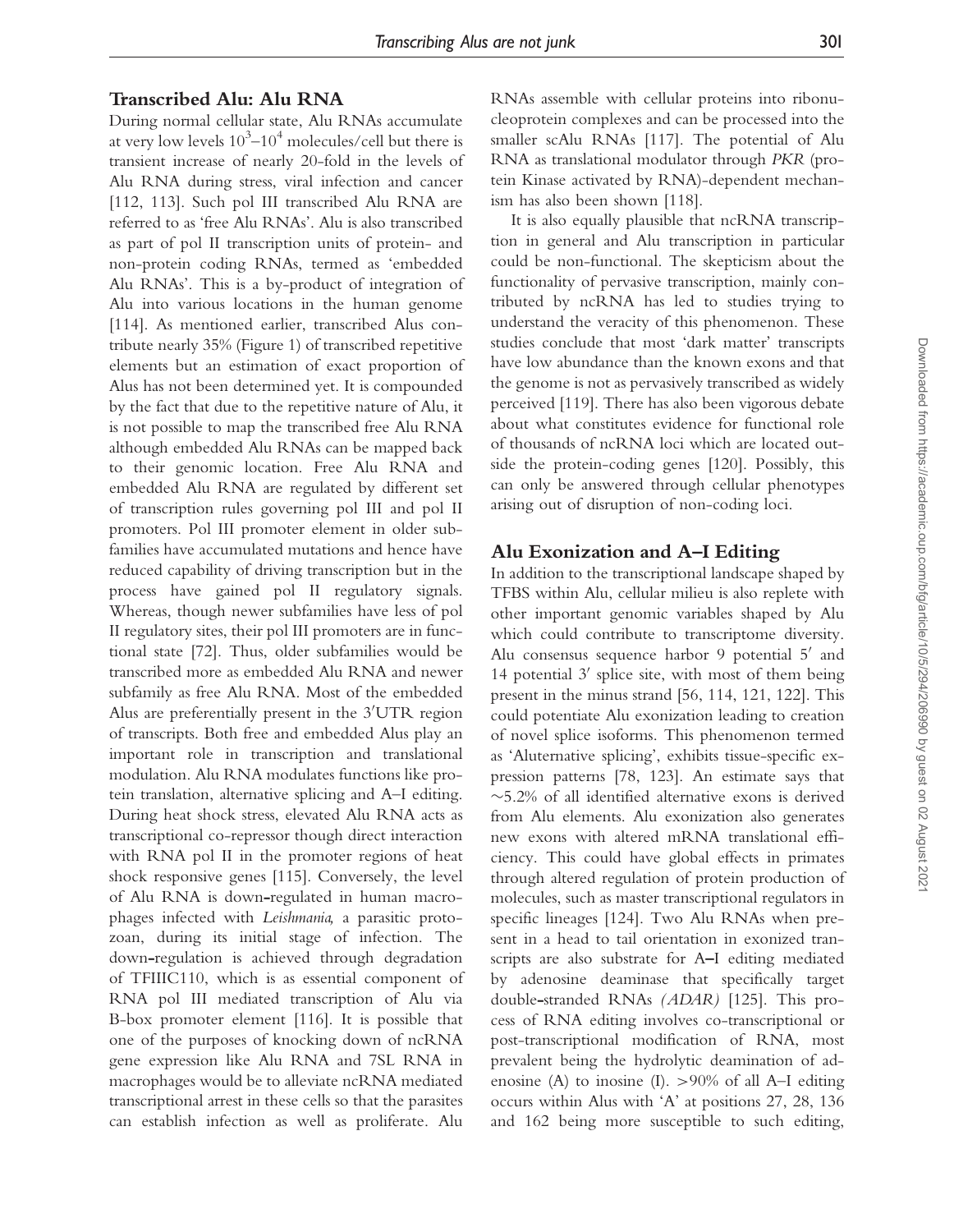compared to others [126]. Primates have high level of such editing occurring in their genomes. This opens up the avenue for speculating that appearance of Alu in the primate lineage led to such conspicuous editing, paving the path for primate evolution [127]. Inosine pairs with cytosine, not uracil, thereby creating novel secondary structure of RNA. Enhanced editing levels of Alus have been observed in human brain. This may add to the known significant enrichment of edited transcripts in the brain and their involvement in regulation of brain-specific transcripts [128]. Association of edited Alus with neuronal functions hints at the possible contribution of A^I edited transcripts in the development of higher brain function. Alu editing may serve as an alternate information mechanism based on the binary A/I code [129]. Knockdown experiments of ADAR1 have shown high editing levels in noncoding sites of Alu in hESCs. This reverses to global decrease in editing levels during differentiation, particularly into the neural lineage. This highlights the role of A^I editing in development [130].

### Alus and NATs

NATs are endogenous RNA molecules containing sequences that are complementary to other transcripts. NATs primarily belong to two subcategories, cis-NATs, which are transcribed from opposing DNA strands at the same genomic locus, and trans-NATs, which are transcribed from separate loci. NATs reflect pervasive nature of transcription from bacteria to human, which suggests that they are a fundamental component of gene regulation [131, 132]. In human,  $\sim$ 22% of transcripts form *cis* sense-antisense pairs [133] and trans-NATs comprise  $\sim$  4% of the transcriptional units [134]. The size of NATs is variable ranging from a few bases to several kilobases [135]. Sense–antisense transcripts tend to be co-expressed or inversely expressed more frequently than would be expected by chance [136–138]. The humongous levels of NAT are also facilitated by (i) short introns in evolutionarily conserved antisense genes [139] and (ii) transcription of pseudogenes [140].

Genome-wide computation study shows that transcriptional start sites (TSSs) of NATs are overtly present within transposable elements (TEs) with as many as 48 718 human gene antisense TSS within TEs [141]. Interestingly, such TSSs are mostly present within 3' ends of the genes which are also most favored sites for Alu integration. Although it lacks

experimental evidence yet it is tempting to speculate that relative excess of antisense transcripts initiated from TEs and their enrichment closer to the  $3'$ ends of TUs might be contributed, in part by Alus. This may yield cis-NATs with biologically significant regulatory activities as Alus harbor TFBS which may initiate transcription. Such circumstantial evidence awaits experimental validation at the genomic scale but evidence of human-specific antisense transcripts like RNF144A, SYNE2 and CAMCK4 induced by insertion of TEs is an indication in the right direction. Such NATs may have played a role in acquisition of human-specific traits [142]. Abundance of Alu in the human transcriptome especially in the 3 <sup>0</sup>UTR of genes and Alus ability to promote transcription potentiates its involvement in NAT mediated regulation [141]. Besides, Alus as part of antisense transcriptome has already been reported. Antisense Alus belong to older subfamily and show significantly greater sequence divergence from their consensus sequence than Alus that do not co-locate with TSS of antisense transcripts [141].

NAT may mediate regulation through transcriptional interference, RNA masking, dsRNAdependent mechanisms and RNA interference, and antisense-mediated methylation and mono-allelic expression. One way by which cis-NAT can mediate regulation could be through transcriptional interference due to collision between two bulky RNA pol II complexes transcribing from opposite strands [143]. The other mechanisms could involve RNA masking which may hinder processes that require protein-RNA interactions such as splicing, mRNA transport, polyadenylation, translation and degradation. For example, antisense transcript-mediated masking of splice-site in thyroid hormone receptor gene  $erbA\alpha$  results in shift of balance between the two splice variants [144]; *Wrap53*, a NAT to  $p53$ , mediate p53 induction in response to DNA damage by targeting the 5'UTR of  $p53$  mRNA [145]; regulation of XIST by an antisense lncRNA Tsix leading to X chromosome activation [146]. Alu element harboring TFBS can activate transcription from pol II promoter as well as downstream regions. Besides, Alus can also potentiate transcription of Alu RNA when present in antisense orientation as well as provide TFBS for antisense transcription. This could not only result in transcriptional interference but also sense–antisense transcript pairing in *cis*. Due to their ability to be exonized in antisense orientation in a gene, Alu exonized transcripts could be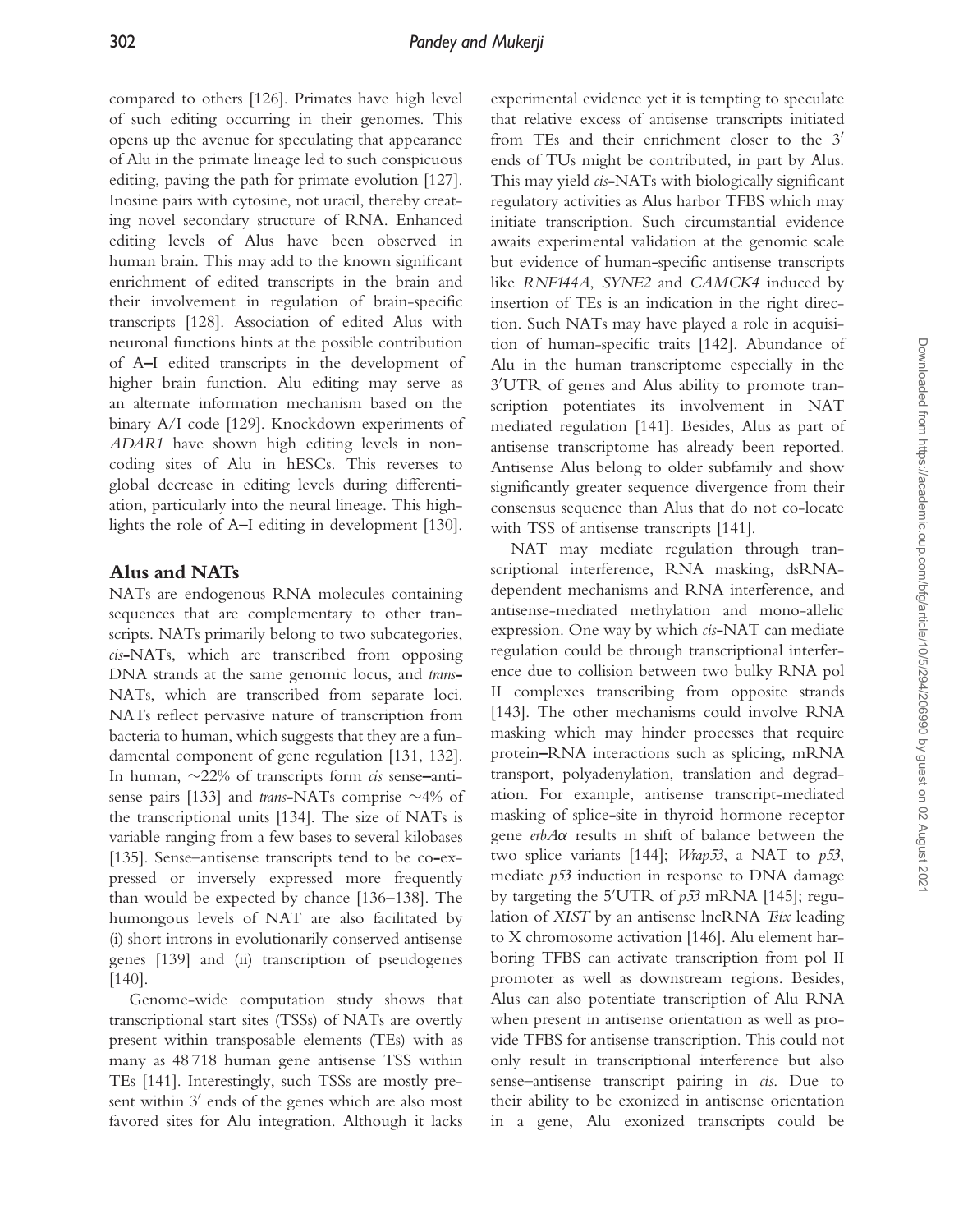substrates for a transcribing sense Alu from opposite strand or in trans. Alu-mediated genomic rearrangements leading to formation of pseudogenes may also help to enhance its NAT-mediated regulation.

## Alus and miRNAs

Alus seem to share many features with miRNAs, the most characterized of the ncRNAs. These  $\sim$ 22 nt short ncRNAs that now seem to be essential for rapid and transient response to external or internal changes are involved in wide variety of functions like stress response, cell fate determination, morphogenesis regulation, synaptic plasticity, apoptosis, mRNA splicing, DNA methylation, circadian rhythms, angiogenesis control, cell cycle control, endocrinological regulation, immune-modulation and neuro-protection [147–161]. The regulatory potential and specificity are also enhanced by editing of miRNA sequence as well as in the target site of the miRNA [162–165]. miRNA majorly regulate at post-transcriptional level by affecting mRNA stability after binding to  $3'UTR$  region of the transcripts or at the translational level [166–168]. Each miRNA on average targets nearly 200 mRNA sequences and overall  $\sim$  40% of human genes [169].

In recent times, there have been bioinformatics predictions for origin of mammalian miRNAs from genomic repeats as well as miRNAs targeting the repeat elements. miRNAs have been mostly characterized to have target sites in the  $3'UTR$  region of the transcripts. Alu exonization and especially its enrichment in the  $3'UTR$  regions (84%) and the similarity of secondary structure of Alu RNA with the miRNA precursor potentiate Alu RNA in biogenesis of miRNA. Besides, presence of potential miRNA target sites within Alu also increase the possibility of Alu involvement in miRNA-based regulatory networks [170]. A-I editing of exonized transcripts adds another dimension as editing within miRNA or the target region of miRNA have been shown to increase the functional repertoire of miRNA. An in silico analysis revealed that around 30 human miRNAs which include paralogous miRNAs like miR-17-5p, miR-20a, miR-20b, miR-93, miR-106a and miR-106b, are implicated in cancer and show 5' seed complementarity against a specific site in the Alu sequences, which is highly conserved [83, 171]. Interestingly, several reports indicate that mRNAs containing Alu in their  $3'UTRs$ are as a class associated with growth and differentiation and are subject to translational regulation. It has also been reported that there has been co-evolution of Alu and miRNAs in the humans with probable feedback mechanism helping to maintain homeostatic state [172]. This dual relationship is postulated on the premise that duplication events involving Alu facilitated growth of miRNA cluster and the expression of miRNAs. On the other hand, the expressed miRNAs target free Alu RNAs to sequester the level of Alu RNA. The probability of cross-talk was increased further with the discovery that in addition to pol II, miRNAs can also be transcribed by pol III as in case of C19MC where miRNAs are transcribed as part of the poly-cistronic transcript along with Alu by RNA pol III [173, 174]. In the absence of rigorous experimental evidence, it is amply clear that most of the Alu–miRNA links are circumstantial and it may be by chance. Thus, one has to have more than usual stringent controls to understand the functionality of the probable cross-talk.

# Compartmentalization of transcripts: Alu involvement?

Compartmentalization of transcripts, active or passive, allows cellular functions to be separated in specialized organelles and provides an additional level of gene regulation. The compartmentalization is closely related to the export kinetics of mRNA from the nucleus to the cytosol and the degradation rate of mRNA in the cytosol [175]. Defects in mRNA export can result in human diseases [176]. Recent study by Barthelson et al., wherein nuclear and cytoplasmic transcripts were studied separately observed that both the compartments contain different, yet overlapping populations of transcripts with nuclear RNA especially enriched in non-coding sequences comprising of 41% intergenic and 25% intronic sequences [177, 178]. Differential compartmentalization of alternate transcript isoforms across cell types has been observed with cytosolic fraction having more and longer introns in their pre-mRNAs, more functional RNA folds and unique exons in the 3'-regions whereas nucleus enriched isoforms are more significantly associated with NMD [179]. Sub-cellular distribution of small RNAs has revealed that majority of miRNAs are imported to the nucleus with almost equal distribution of miRNAs between nuclear and cytosolic fraction [180].

The segregation/targeting are facilitated by particular signature sequences associated with individual transcripts. These signatures could be residing in Alus. Although, it has not been studied but it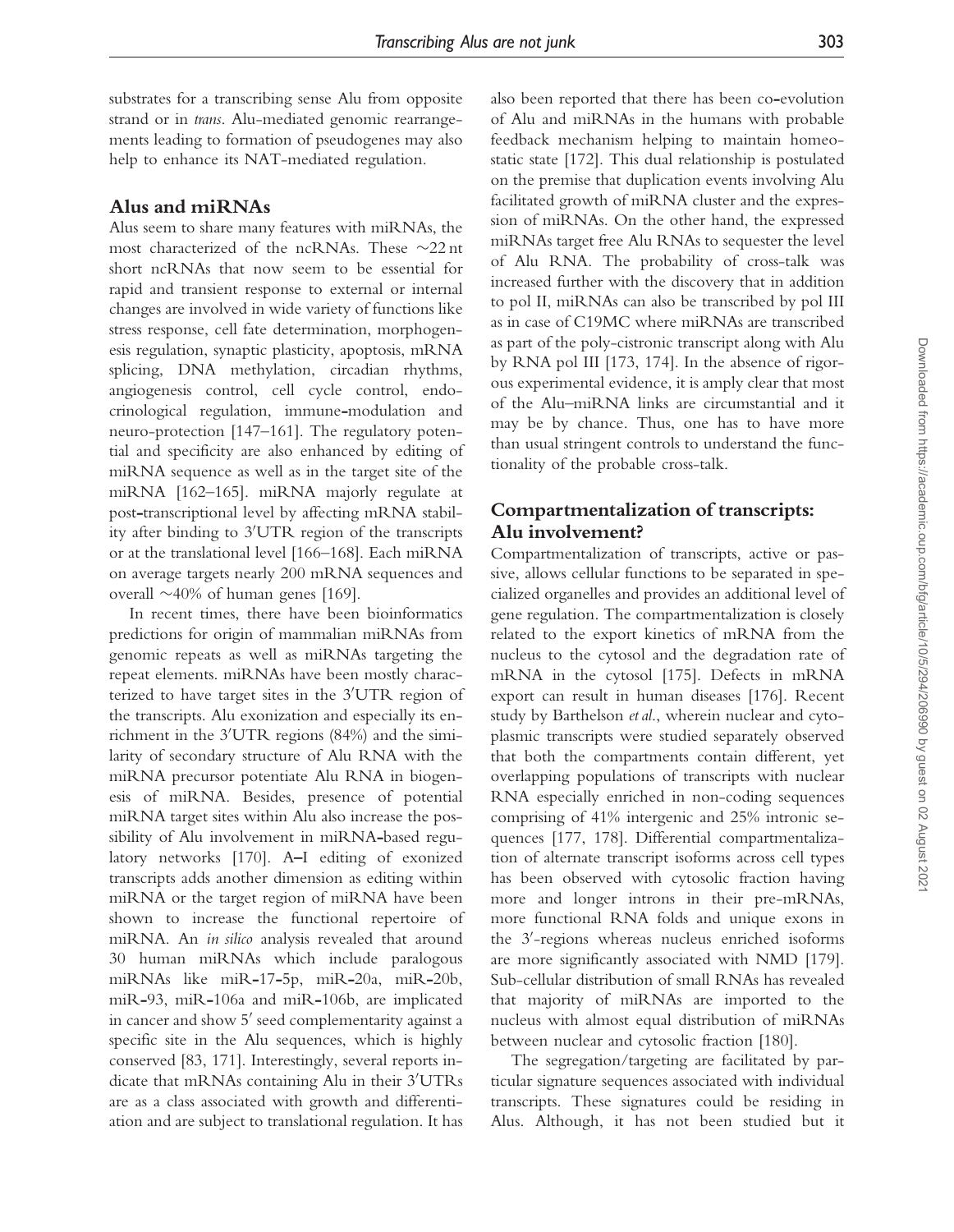would be worthwhile to explore the importance of 3 0 -UTR Alu integration, its potential to form secondary structures as embedded Alu RNA, subsequent A–I editing and retention of A–I edited transcripts. It has been reported that  $\sim$ 75% of A-I editing in transcriptome involves Alu repeats [181]. A-I hyper-edited transcripts are preferentially retained in the nucleus in spatio-temporal manner in membrane-less, transient but discrete ribonucleoprotein structure called 'paraspeckles'. NEAT1 RNA is essential, along with PSP1, p54 and other factors regulating A-I editing to initiate the de-novo assembly of paraspeckles. Interestingly, NEAT1 RNA is not A-I edited which is consistent with its function of sequestering A–I edited transcripts [182, 183]. Retention of A-I was thought to be a norm rather than exception, with variable retention pattern in different tissues reflecting the editing levels [184] until altered retention pattern in hESCs were observed in comparison to the differentiated cells [185].

# Future perspectives: Alu elements as 'ornaments'of human genome

With the paucity of experimental platforms to query for the functionality of repetitive elements in the human genome, systematic genome-wide studies for actively looking into the role of Alu at the global scale has not been carried out. Most of the observations have been serendipitous. Genome-wide study platforms like microarray and tiling array are devoid of probes to quantify ncRNA transcripts because of the technical limitations related to specificity and conservation. But with the availability of next-generation sequencing (NGS) platforms, it has been possible to undertake genome-wide studies involving RNA-seq and ChIP-seq to understand the role of non-coding part of the genome at the RNA and DNA level, respectively. NGS would also be of great help to explore RNA–protein interactions through sequencing of RNA-immunoprecipitated (RIP) samples.

From its initial days, when it was summarily rejected as 'genomic scrap', polluting and congesting the human genome; it has now been accepted and explored as 'genomic gems'. It is evident that Alus as non-coding components of the human genome could modulate transcriptome in diverse ways. This would range from providing TFBS, their specific regulation, exonization, editing and involvement in antisense to miRNA regulatory networks.

Additionally, through recombination they could further distribute these regulatory sites. Do these networks cross-talk and where could they assume importance? Parallel and peripheral information point toward the fact that ncRNA may be part of functional redundancy repertoire as a built-in safeguard for maintaining accurate regulation of the genome. Most of the characterized functional role of Alu repeats has been reported under different condition of stress, thus it is likely that Alus offer an alternative 'safe exit' route for survival during stress. It has also been reported that heat shock response in mammalian cells is RNA mediated [186]. Alus may be the unifying thread during different stress conditions as exemplified by the instances enumerated below. As Alus seems to be a partner in miRNA mediated regulatory networks, it would be worthwhile to explore Alu–miRNA cross-talk. During stress a concomitant transient increase in the level of Alu RNA along with heat shock proteins (HSPs) takes place till 12 h and then declines. Identification of diverse array of functional TFBS within Alu raises the possibility of Alu also harboring heat shock factor (HSF) binding site which could induce expression of Alu RNA and also heat shock responsive genes directly. Alu RNA may mediate complementary binding and sequester the expression levels of sense transcripts. Though Alu antisense transcripts have been reported to be abundant in the human genome, there are very few reports probing functional relevance of these antisense transcripts. It is possible that these transcripts are transcribed in response to rapidly changing environmental stimuli. The other possibility could be through a direct cross talk between pol II and pol III machinery in stress as Alu RNA levels are elevated and they are also known to act as transcriptional co-repressor. It would be important to mention that Alu is not itself recognized by pol III machinery instead 'B-Box' promoter is recognized. The transcriptional machinery thus transcribes both 'free' and 'embedded' Alu RNAs. Recent observations show close association of pol III and many TFs, like c-Fos, c-Jun and c-Myc that are otherwise tightly associated with pol II genes [187]. The preferential association of human pol III complexes near functional pol II promoters indicates that TFIIIC mediated recruitment of TFIIIB is regulated in a locus-specific manner. As Alu 'B-Box' is recognized by the pol III machinery, specifically the TFIIIC complex to initiate its transcription, these elements might be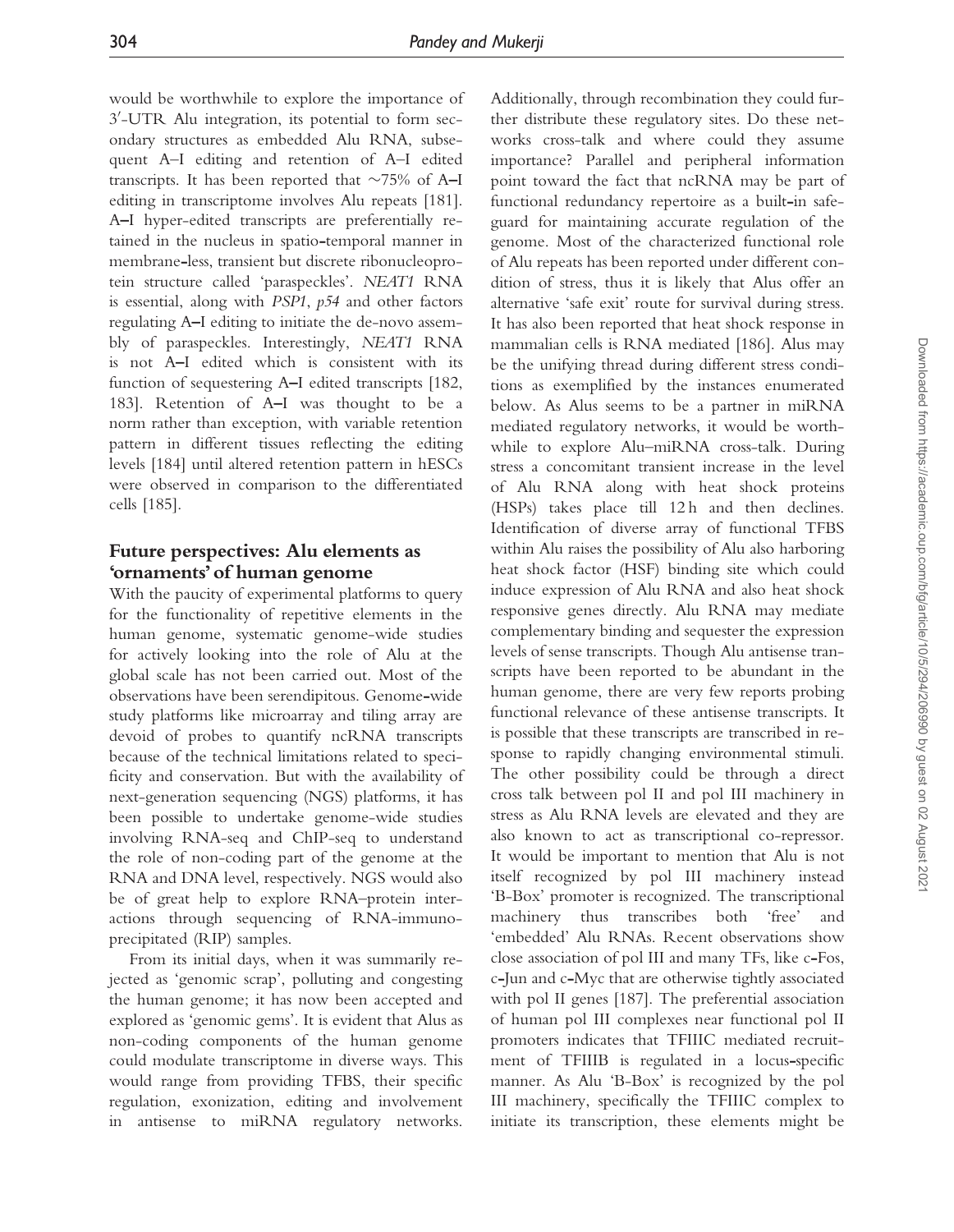involved in such cross-talk. On the other hand, pol II modulating pol III activity is exemplified by the presence of pol II epigenetic marks, like histone acetylation with pol III transcribed ncRNA genes. It has been observed that pol III bound and expressed ncRNA are marked by H3K4me1/2/3 modifications. The widespread co-occurrence of pol II and pol III perhaps reflect much larger role of this phenomenon in organizing the human genome into discrete functional domains and TE like Alu could play such 'insulator roles' [188, 189]. Alu has already been shown to confer such position-independent expression in transgenic mice.

Since Alus are predicted to be targets for miRNAs, they can affect the function of miRNA through titration of miRNA by providing alternate target sites. miRNA mediated post-transcriptional degradation of non-canonical transcript isoforms made in stress, may be one of the possible mechanisms by which such transcripts can be cleared from the cellular milieu when the gene product is not of immediate use [190]. Such transcripts can be earmarked by the presence of exonized Alu, which may act like 'miRNA sponges' to protect the genome against the increased levels of miRNA in any particular condition/stimuli. With evidence of pseudogene, like PTENP1, regulating the corresponding protein-coding mRNA by acting as a decoy for miRNA that bind to the common site in the  $3'UTR$  region, such a function mediated by Alu is also possible [32, 191]. Localization of miRNA associated Argonaute to the stress granules (SG), which are temporarily formed foci for undecided transcripts during condition of stress, also highlights the close association between miRNA and stress [147, 192].

Stress response is also mediated through the activation of signaling pathways which lead to phosphorylation of target splicing factors and change their sub-cellular distribution, activity and/or association with multi-protein complexes. In response to stress, hnRNP A1, a nucleo-cytoplasmic shuttling protein that antagonizes serine/arginine-rich (SR) proteins during alternative splicing, accumulates in the cytoplasm localizing to the SGs. This accumulation causes an altered ratio of the antagonistic alternative splicing factors SF2/ASF and hnRNPA1 in the nucleus and consequently affects alternative splicing regulation. Similarly, cell stress induces phosphorylation of the splicing factor RBM4 (RNA-binding motif protein 4) and drives its cytoplasmic

accumulation and targeting to SGs, via the MKK3/ 6–p38 signaling pathway, where it inhibits translation. Overall it seems that hnRNAp A1 and RBM4 are not the only exception but stress stimuli also influence the sub-cellular localization of several other RNA binding proteins, including the second step splicing factor  $h$ Slu7, required for correct 3' splicesite choice [193, 194] and  $H u R$  (human antigen R) [195]. These splicing factors may act on cryptic splice sites within Alu and add it as part of the coding exon. This may determine the fate of the transcripts, e.g. its retention in nucleus and compartmentalization or differential sensitivity to stress response. A summary of the validated and proposed regulatory functions mediated by Alu is present in Figure 5.

Finally, the increased levels of Alu RNA leading to toxicity of the cell in case of age-related macular degeneration has opened a totally new domain of research because till date it was only known that Alu RNA levels were either elevated or down-regulated. It has been shown that staufen-1 (STAU1) mediated mRNA decay requires binding of STAU1 to the 3'UTR of translationally active mRNA. This binding is facilitated by the presence of Alu in 3'UTR of mRNA and another Alu element in a cytoplasmic, polyadenylated lncRNA [196]. Although this is not a universal phenomena but it reflects the genome plasticity contributed by Alu which may vary in time and space, different tissues, stimuli and interacting partners. The functional role of transcribed Alus is just being realized whereby new quanta of information are being strung together to understand the Alu RNA mediated regulation. The variable levels of Alu RNA during infection further substantiate its functional involvement in physiological homeostasis. The role of Alu in governing the dynamics of host–pathogen interaction would be an interesting avenue to explore. Human complexity and plasticity is characterized by its ability to adjust to different conditions. To achieve this, there must be stand-by scenario available which provides flexibility. The abundance of TE like Alu may capacitate the human genome with such flexibility.

#### Key points

- ncRNA may be part of functional redundancy repertoire as a built-in safeguard for maintaining accurate regulation of the genome.
- Differential levels of Alu RNA during stress conditions like heat shock, cancer and infection potentiates it for functional role in host-pathogen interaction.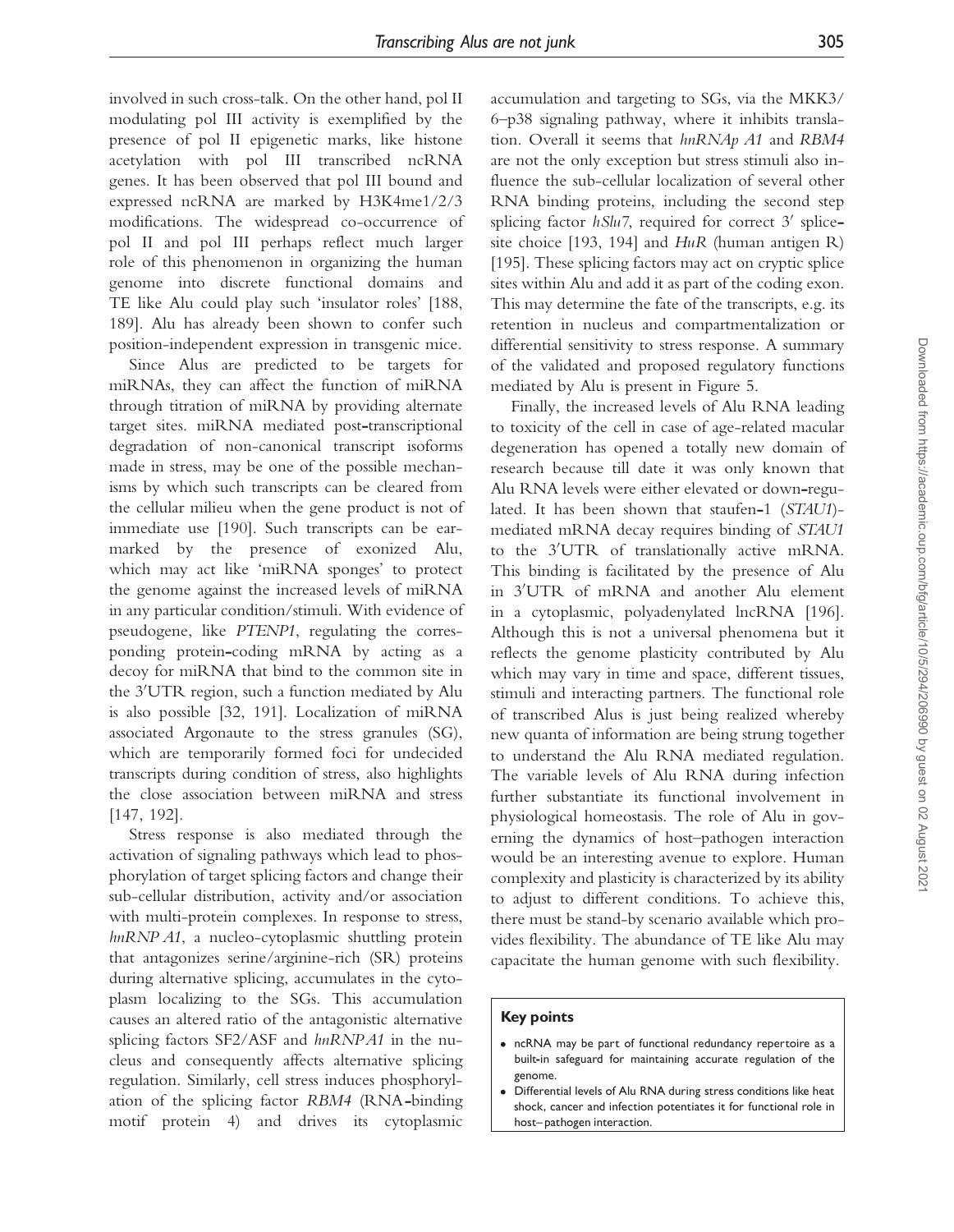

Figure 5: Transcriptomic diversity leading to genome plasticity and complexity being modulated and mediated by transcribed Alus. Arrows with continuous line represent known experimental/computational facts whereas dotted lines are plausible functions based on peripheral and parallel evidences. Asterisk on dsRNA represent shared functions. Alu repeats seem to be an integral component of genome regulatory repertoire particularly for maintaining cellular homeostasis during stress and also for variability/specificity in cellular functions.

- Possible direct cross-talk between pol II and pol III machinery during condition of stress which may be mediated by the presence of binding sites for both within Alu repeats.
- Probable miRNA targets within Alu potentiate the role of Alu as 'miRNA sponge' in response to external/internal stimuli.
- Alu exonised transcripts may determine the compartmentalization of transcripts across nucleo-cytosolic fractions.

#### Acknowledgement

Financial support to M.M. and R.P. from Council of Scientific and Industrial Research (CSIR) grant (NWP-0036) and Council of Scientific and Industrial Research-Senior Research Fellowship (CSIR-SRF to R.G.) is acknowledged. The authors would like to acknowledge Amit K. Mandal for valuable discussions.

#### FUNDING

Financial support to M.M. and R.P. from Council of Scientific and Industrial Research (CSIR) grant (NWP-0036) and Council of Scientific and Industrial Research-Senior Research Fellowship (CSIR-SRF to R.P.) is duly acknowledged.

#### References

1. Huttenhofer A, Schattner P, Polacek N. Non-coding RNAs: hope or hype? Trends Genet 2005;21:289–97.

- 2. Prasanth KV, Spector DL. Eukaryotic regulatory RNAs: an answer to the 'genome complexity' conundrum. Genes Dev 2007;21:11–42.
- 3. Eddy SR. Non-coding RNA genes and the modern RNA world. Nat Rev Genet 2001;2:919–29.
- Lander ES, Linton LM, Birren B, et al. Initial sequencing and analysis of the human genome. Nature 2001;409: 860–921.
- 5. Taft RJ, Pheasant M, Mattick JS. The relationship between non-protein-coding DNA and eukaryotic complexity. Bioessays 2007;29:288–99.
- 6. Mattick JS. The functional genomics of noncoding RNA. Science 2005;309:1527–8.
- 7. Hannon GJ. RNA interference. Nature 2002;418:244–51.
- 8. He L, Hannon GJ. MicroRNAs: small RNAs with a big role in gene regulation. Nat Rev Genet 2004;5:522–31.
- 9. Lipovich L, Johnson R, Lin CY. MacroRNA underdogs in a microRNA world: evolutionary, regulatory, and biomedical significance of mammalian long nonprotein-coding RNA. Biochim Biophys Acta 2010;1799: 597–615.
- 10. Blencowe BJ. Transcription: surprising role for an elusive small nuclear RNA. Curr Biol 2002;12:R147–9.
- 11. Yang Z, Zhu Q, Luo K, et al. The 7SK small nuclear RNA inhibits the CDK9/cyclin T1 kinase to control transcription. Nature 2001;414:317–22.
- 12. Friedman RC, Farh KK, Burge CB, et al. Most mammalian mRNAs are conserved targets of microRNAs. Genome Res 2009;19:92–105.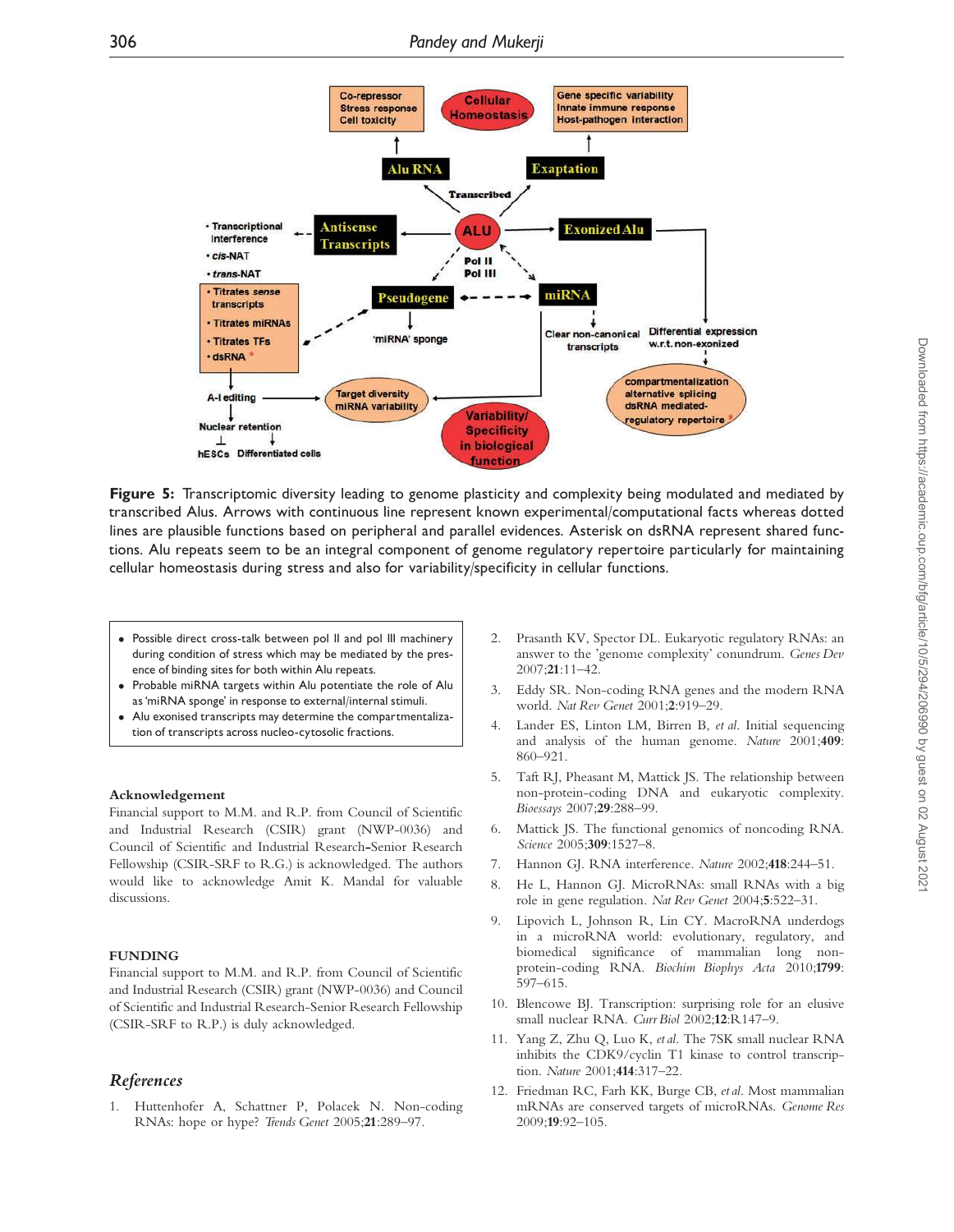- 13. Chodroff RA, Goodstadt L, Sirey TM, et al. Long noncoding RNA genes: conservation of sequence and brain expression among diverse amniotes. Genome Biol 2010;11:R72.
- 14. Riethoven JJ. Regulatory regions in DNA: promoters, enhancers, silencers, and insulators. Methods Mol Biol 2010;674: 33–42.
- 15. Sleutels F, Zwart R, Barlow DP. The non-coding Air RNA is required for silencing autosomal imprinted genes. Nature 2002;415:810–3.
- 16. Leeb M, Steffen PA, Wutz A. X chromosome inactivation sparked by non-coding RNAs. RNA Biol 2009;6:94–9.
- 17. Goodrich JA, Kugel JF. From bacteria to humans, chromatin to elongation, and activation to repression: the expanding roles of noncoding RNAs in regulating transcription. Crit Rev Biochem Mol Biol 2009;44:3–15.
- 18. Okamoto I, Arnaud D, Le BP, et al. Evidence for de novo imprinted X-chromosome inactivation independent of meiotic inactivation in mice. Nature 2005;438:369–73.
- 19. Rinn JL, Kertesz M, Wang JK, etal. Functional demarcation of active and silent chromatin domains in human HOX loci by noncoding RNAs. Cell 2007;129:1311–23.
- 20. Duret L, Chureau C, Samain S, et al. The Xist RNA gene evolved in eutherians by pseudogenization of a protein-coding gene. Science 2006;312:1653–5.
- 21. Johnson R, Teh CH, Kunarso G, et al. REST regulates distinct transcriptional networks in embryonic and neural stem cells. PLoS Biol 2008;6:e256.
- 22. Sheik MJ, Gaughwin PM, Lim B, et al. Conserved long noncoding RNAs transcriptionally regulated by Oct4 and Nanog modulate pluripotency in mouse embryonic stem cells. RNA 2010;16:324–37.
- 23. Zhou Y, Zhong Y, Wang Y, et al. Activation of p53 by MEG3 non-coding RNA. J Biol Chem 2007;282:24731–42.
- 24. Martianov I, Ramadass A, Serra BA, et al. Repression of the human dihydrofolate reductase gene by a non-coding interfering transcript. Nature 2007;445:666–70.
- 25. Willingham AT, Orth AP, Batalov S, et al. A strategy for probing the function of noncoding RNAs finds a repressor of NFAT. Science 2005;309:1570–3.
- 26. Goodrich JA, Kugel JF. Dampening DNA binding: a common mechanism of transcriptional repression for both ncRNAs and protein domains. RNA Biol 2010;7: 305–9.
- 27. Tufarelli C, Stanley JA, Garrick D, et al. Transcription of antisense RNA leading to gene silencing and methylation as a novel cause of human genetic disease. Nat Genet 2003;34: 157–65.
- 28. Allen L, Kloc M, Etkin LD. Identification and characterization of the Xlsirt cis-acting RNA localization element. Differentiation 2003;71:311–21.
- 29. Gripenland J, Netterling S, Loh E, etal. RNAs: regulators of bacterial virulence. Nat Rev Microbiol 2010;8:857–66.
- 30. Prasanth KV, Rajendra TK, Lal AK, et al. Omega speckles a novel class of nuclear speckles containing hnRNPs associated with noncoding hsr-omega RNA in Drosophila. J Cell Sci 2000;113(Pt 19):3485–97.
- 31. Sandqvist A, Sistonen L. Nuclear stress granules: the awakening of a sleeping beauty? *J Cell Biol* 2004;164:15-7.
- 32. Poliseno L, Salmena L, Zhang J, etal. A coding-independent function of gene and pseudogene mRNAs regulates tumour biology. Nature 2010;465:1033–38.
- 33. Maki K, Morita T, Otaka H, et al. A minimal base-pairing region of a bacterial small RNA SgrS required for translational repression of ptsG mRNA. Mol Microbiol 2010;76: 782–92.
- 34. Wadler CS, Vanderpool CK. A dual function for a bacterial small RNA: SgrS performs base pairing-dependent regulation and encodes a functional polypeptide. Proc Natl Acad Sci USA 2007;104:20454–9.
- 35. Jenny A, Hachet O, Zavorszky P, et al. A translationindependent role of oskar RNA in early Drosophila oogenesis. Development 2006;133:2827–33.
- 36. Colley SM, Leedman PJ. SRA and its binding partners: an expanding role for RNA-binding coregulators in nuclear receptor-mediated gene regulation. Crit Rev Biochem Mol Biol 2009;44:25–33.
- 37. Hube F, Velasco G, Rollin J, et al. Steroid receptor RNA activator protein binds to and counteracts SRA RNA-mediated activation of MyoD and muscle differentiation. Nucleic Acids Res 2011;39:513–25.
- 38. Candeias MM, Malbert-Colas L, Powell DJ, et al. P53 mRNA controls p53 activity by managing Mdm2 functions. Nat Cell Biol 2008;10:1098–105.
- 39. Hube F, Guo J, Chooniedass-Kothari S, et al. Alternative splicing of the first intron of the steroid receptor RNA activator (SRA) participates in the generation of coding and noncoding RNA isoforms in breast cancer cell lines. DNA Cell Biol 2006;25:418–28.
- 40. Lottin S, Adriaenssens E, Dupressoir T, etal. Overexpression of an ectopic H19 gene enhances the tumorigenic properties of breast cancer cells. Carcinogenesis 2002;23: 1885–95.
- 41. Iacoangeli A, Lin Y, Morley EJ, et al. BC200 RNA in invasive and preinvasive breast cancer. Carcinogenesis 2004;25: 2125–33.
- 42. Tam W, Dahlberg JE. miR-155/BIC as an oncogenic microRNA. Genes Chromosomes Cancer 2006;45:211–2.
- 43. Iorio MV, Ferracin M, Liu CG, et al. MicroRNA gene expression deregulation in human breast cancer. Cancer Res 2005;65:7065–70.
- 44. Bussemakers MJ, van BA, Verhaegh GW, et al. DD3: a new prostate-specific gene, highly overexpressed in prostate cancer. Cancer Res 1999;59:5975–9.
- 45. Srikantan V, Zou Z, Petrovics G, et al. PCGEM1, a prostate-specific gene, is overexpressed in prostate cancer. Proc Natl Acad Sci USA 2000;97:12216–21.
- 46. Pibouin L, Villaudy J, Ferbus D, et al. Cloning of the mRNA of overexpression in colon carcinoma-1: a sequence overexpressed in a subset of colon carcinomas. Cancer Genet Cytogenet 2002;133:55–60.
- 47. Lukiw WJ, Handley P, Wong L, et al. BC200 RNA in normal human neocortex, non-Alzheimer dementia (NAD), and senile dementia of the Alzheimer type (AD). Neurochem Res 1992;17:591–7.
- 48. Millar JK, James R, Brandon NJ, et al. DISC1 and DISC2: discovering and dissecting molecular mechanisms underlying psychiatric illness. Ann Med 2004;36:367–78.
- 49. Mutsuddi M, Marshall CM, Benzow KA, et al. The spinocerebellar ataxia 8 noncoding RNA causes neurodegeneration and associates with staufen in Drosophila. Curr Biol 2004;14:302–8.
- 50. Vincent JB, Petek E, Thevarkunnel S, et al. The RAY1/ ST7 tumor-suppressor locus on chromosome 7q31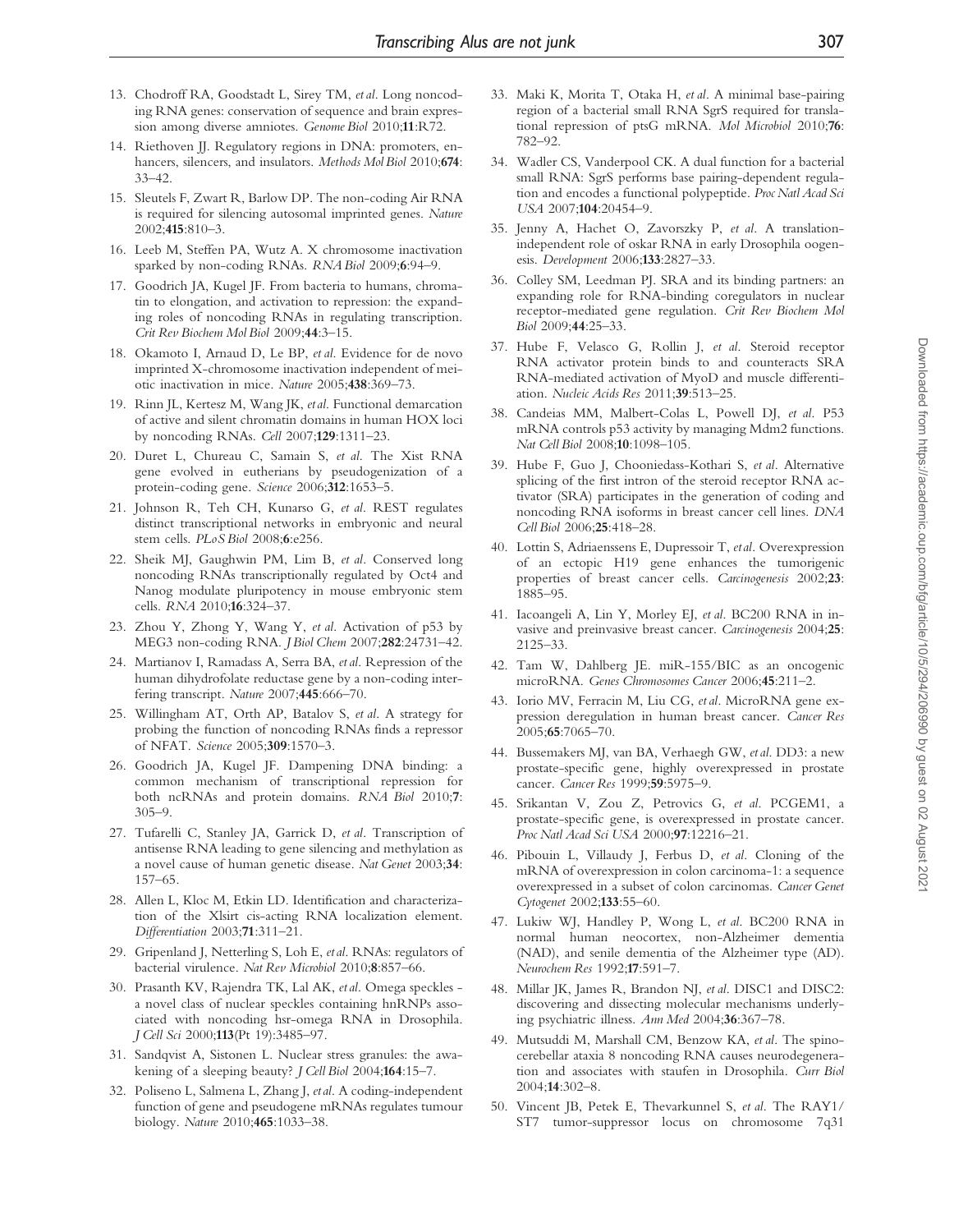represents a complex multi-transcript system. Genomics 2002;80:283–94.

- 51. Jong MT, Gray TA, Ji Y, et al. A novel imprinted gene, encoding a RING zinc-finger protein, and overlapping antisense transcript in the Prader-Willi syndrome critical region. Hum Mol Genet 1999;8:783–93.
- 52. Wevrick R, Kerns JA, Francke U. Identification of a novel paternally expressed gene in the Prader-Willi syndrome region. Hum Mol Genet 1994;3:1877–1882.
- 53. Sutherland HF, Wadey R, McKie JM, etal. Identification of a novel transcript disrupted by a balanced translocation associated with DiGeorge syndrome. Am J Hum Genet 1996;59: 23–31.
- 54. Sonkoly E, Bata-Csorgo Z, Pivarcsi A, et al. Identification and characterization of a novel, psoriasis susceptibilityrelated noncoding RNA gene, PRINS. J Biol Chem 2005; 280:24159–67.
- 55. Mattick JS, Gagen MJ. Mathematics/computation. Accelerating networks. Science 2005;307:856–8.
- 56. Grover D, Kannan K, Brahmachari SK, etal. ALU-ring elements in the primate genomes. Genetica 2005;124:273–89.
- 57. Ullu E, Tschudi C. Alu sequences are processed 7SL RNA genes. Nature 1984;312:171–2.
- 58. Fuhrman SA, Deininger PL, LaPorte P, et al. Analysis of transcription of the human Alu family ubiquitous repeating element by eukaryotic RNA polymerase III. Nucleic Acids Res 1981;9:6439–56.
- 59. Perez-Stable C, Shen CK. Competitive and cooperative functioning of the anterior and posterior promoter elements of an Alu family repeat. Mol Cell Biol 1986;6:2041–52.
- 60. Weiner AM, Deininger PL, Efstratiadis A. Nonviral retroposons: genes, pseudogenes, and transposable elements generated by the reverse flow of genetic information. Annu Rev Biochem 1986;55:631–61.
- 61. Cordaux R, Hedges DJ, Herke SW, et al. Estimating the retrotransposition rate of human Alu elements. Gene 2006; 373:134–7.
- 62. Shen MR, Batzer MA, Deininger PL. Evolution of the master Alu gene(s). J Mol Evol 1991;33:311–20.
- 63. Britten RJ. Evidence that most human Alu sequences were inserted in a process that ceased about 30 million years ago. Proc Natl Acad Sci USA 1994;91:6148–50.
- 64. Englander EW, Howard BH. Nucleosome positioning by human Alu elements in chromatin. J Biol Chem 1995;270: 10091–96.
- 65. Tanaka Y, Yamashita R, Suzuki Y, et al. Effects of Alu elements on global nucleosome positioning in the human genome. BMC Genomics 2010;11:309.
- 66. Bettecken T, Frenkel ZM, Trifonov EN. Human nucleosomes: special role of CG dinucleotides and Alunucleosomes. BMC Genomics 2011;12:273.
- 67. Bollati V, Galimberti D, Pergoli L, et al. DNA methylation in repetitive elements and Alzheimer disease. Brain Behav Immun 2011;25:1078–83.
- 68. Fabris S, Bollati V, Agnelli L, et al. Biological and clinical relevance of quantitative global methylation of repetitive DNA sequences in chronic lymphocytic leukemia. Epigenetics 2011;6:188–94.
- 69. Witherspoon DJ, Watkins WS, Zhang Y, et al. Alu repeats increase local recombination rates. BMC Genomics 2009;10: 530.
- 70. Cui F, Sirotin MV, Zhurkin VB. Impact of Alu repeats on the evolution of human p53 binding sites. Biol Direct 2011;6:2.
- 71. Jacobsen BM, Jambal P, Schittone SA, et al. ALU repeats in promoters are position-dependent co-response elements (coRE) that enhance or repress transcription by dimeric and monomeric progesterone receptors. Mol Endocrinol 2009;23:989–1000.
- 72. Shankar R, Grover D, Brahmachari SK, et al. Evolution and distribution of RNA polymerase II regulatory sites from RNA polymerase III dependant mobile Alu elements. BMC Evol Biol 2004;4:37.
- 73. Oei SL, Babich VS, Kazakov VI, et al. Clusters of regulatory signals for RNA polymerase II transcription associated with Alu family repeats and CpG islands in human promoters. Genomics 2004;83:873–82.
- 74. Pastor T, Talotti G, Lewandowska MA, et al. An Aluderived intronic splicing enhancer facilitates intronic processing and modulates aberrant splicing in ATM. Nucleic Acids Res 2009;37:7258–67.
- 75. Schwartz S, Gal-Mark N, Kfir N, et al. Alu exonization events reveal features required for precise recognition of exons by the splicing machinery. PLoS Comput Biol 2009; 5:e1000300.
- 76. Schmitz J, Brosius J. Exonization of transposed elements: a challenge and opportunity for evolution. Biochimie 2011.
- 77. Sakurai M, Yano T, Kawabata H, et al. Inosine cyanoethylation identifies A-to-I RNA editing sites in the human transcriptome. Nat Chem Biol 2010;6:733–40.
- 78. Lin L, Shen S, Tye A, et al. Diverse splicing patterns of exonized Alu elements in human tissues. PLoS Genet 2008;4:e1000225.
- 79. Athanasiadis A, Rich A, Maas S. Widespread A-to-I RNA editing of Alu-containing mRNAs in the human transcriptome. PLoS Biol 2004;2:e391.
- 80. Vorechovsky I. Transposable elements in disease-associated cryptic exons. Hum Genet 2010;127:135–54.
- 81. Gu Y, Kodama H, Watanabe S, et al. The first reported case of Menkes disease caused by an Alu insertion mutation. Brain Dev 2007;29:105–8.
- 82. Kim DS, Hahn Y. Identification of human-specific transcript variants induced by DNA insertions in the human genome. Bioinformatics 2011;27:14–21.
- 83. Smalheiser NR, Torvik VI. Alu elements within human mRNAs are probable microRNA targets. Trends Genet 2006;22:532–6.
- 84. Lee JR, Huh JW, Kim DS, et al. Lineage specific evolutionary events on SFTPB gene: Alu recombination-mediated deletion (ARMD), exonization, and alternative splicing events. Gene 2009;435:29–35.
- 85. Roy-Engel AM, Carroll ML, Vogel E, et al. Alu insertion polymorphisms for the study of human genomic diversity. Genetics 2001;159:279–90.
- 86. Arcot SS, Wang Z, Weber JL, et al. Alu repeats: a source for the genesis of primate microsatellites. Genomics 1995;29: 136–44.
- 87. Batzer MA, egria-Hartman M, Deininger PL. A consensus Alu repeat probe for physical mapping. Genet AnalTech Appl 1994;11:34–8.
- 88. Novick GE, Novick CC, Yunis J, etal. Polymorphic human specific Alu insertions as markers for human identification. Electrophoresis 1995;16:1596–601.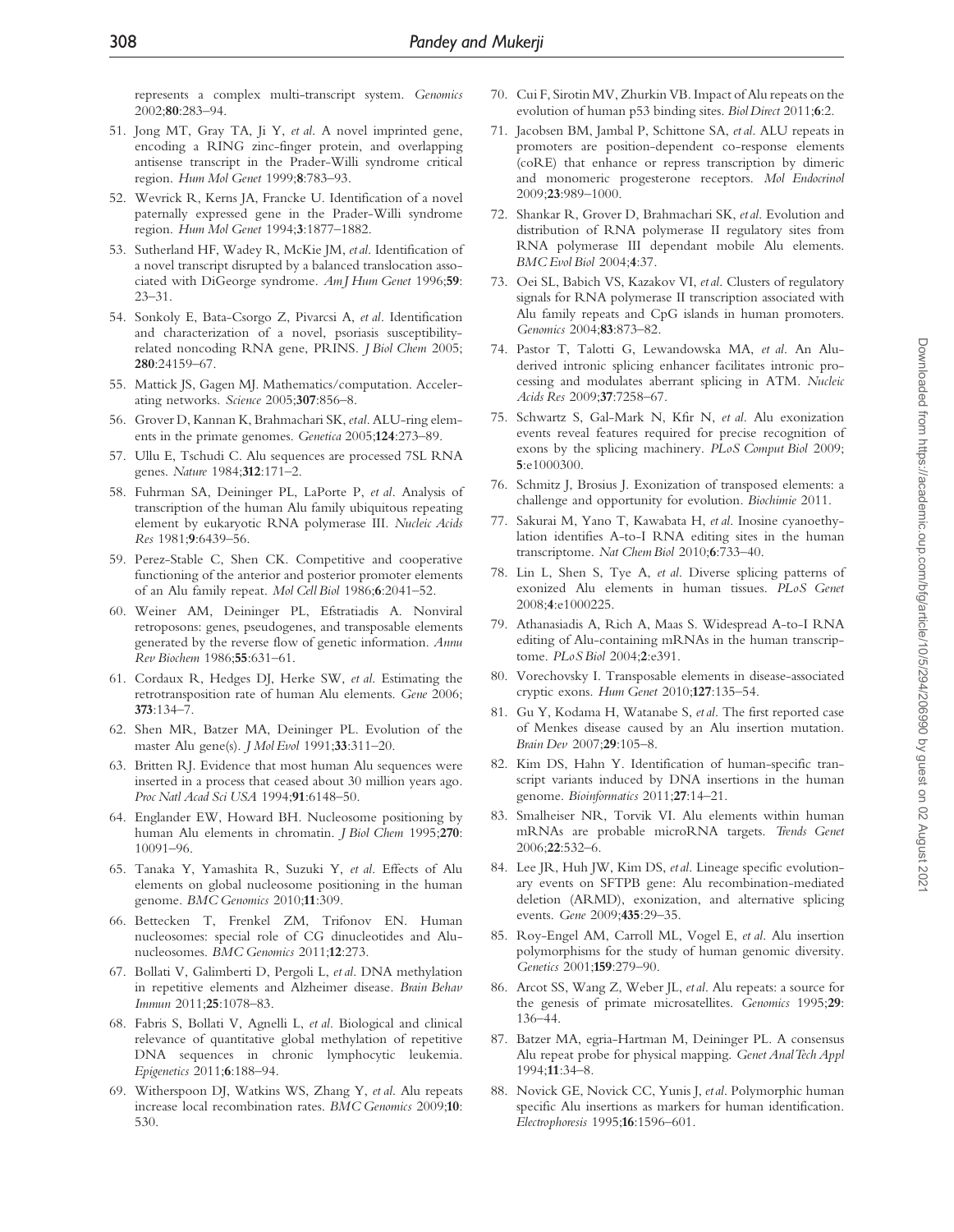- 89. Novick GE, Gonzalez T, Garrison J, et al. The use of polymorphic Alu insertions in human DNA fingerprinting. EXS 1993;67:283–91.
- 90. Roy-Engel AM, El-Sawy M, Farooq L, et al. Human retroelements may introduce intragenic polyadenylation signals. Cytogenet Genome Res 2005;110:365–71.
- 91. Tanaka Y, Yamashita R, Suzuki Y, et al. Effects of Alu elements on global nucleosome positioning in the human genome. BMC Genomics 2010;11:309.
- 92. Kim PM, Lam HY, Urban AE, etal. Analysis of copy number variants and segmental duplications in the human genome: Evidence for a change in the process of formation in recent evolutionary history. Genome Res 2008;18:1865-74.
- 93. Tomilin NV, Bozhkov VM, Bradbury EM, et al. Differential binding of human nuclear proteins to Alu subfamilies. Nucleic Acids Res 1992;20:2941-5.
- 94. Xie H, Wang M, Bonaldo MF, et al. High-throughput sequence-based epigenomic analysis of Alu repeats in human cerebellum. Nucleic Acids Res 2009;37:4331–40.
- 95. Deininger PL, Batzer MA. Alu repeats and human disease. Mol Genet Metab 1999;67:183–93.
- 96. Callinan PA, Batzer MA. Retrotransposable elements and human disease. Genome Dyn 2006;1:104–15.
- 97. Vansant G, Reynolds WF. The consensus sequence of a major Alu subfamily contains a functional retinoic acid response element. Proc Natl Acad Sci USA 1995;92:8229–33.
- 98. Piedrafita FJ, Molander RB, Vansant G, et al. An Alu element in the myeloperoxidase promoter contains a composite SP1-thyroid hormone-retinoic acid response element. J Biol Chem 1996;271:14412–20.
- 99. Gombart AF, Borregaard N, Koeffler HP. Human cathelicidin antimicrobial peptide (CAMP) gene is a direct target of the vitamin D receptor and is strongly up-regulated in myeloid cells by 1,25-dihydroxyvitamin D3. FASEB J 2005; 19:1067–77.
- 100.Norris J, Fan D, Aleman C, et al. Identification of a new subclass of Alu DNA repeats which can function as estrogen receptor-dependent transcriptional enhancers. J Biol Chem 1995;270:22777–82.
- 101.Babich V, Aksenov N, Alexeenko V, et al. Association of some potential hormone response elements in human genes with the Alu family repeats. Gene 1999;239:341–49.
- 102.Goodyer CG, Zheng H, Hendy GN. Alu elements in human growth hormone receptor gene 5' untranslated region exons. J Mol Endocrinol 2001;27:357–66.
- 103. Laperriere D, Wang TT, White JH, et al. Widespread Alu repeat-driven expansion of consensus DR2 retinoic acid response elements during primate evolution. BMC Genomics 2007;8:23.
- 104. Polak P, Domany E. Alu elements contain many binding sites for transcription factors and may play a role in regulation of developmental processes. BMC Genomics 2006;7: 133.
- 105.Reynolds WF, Kumar AP, Piedrafita FJ. The human myeloperoxidase gene is regulated by LXR and PPARalpha ligands. Biochem Biophys Res Commun 2006;349:846–54.
- 106. Li Y, Bolten C, Bhat BG, et al. Induction of human liver X receptor alpha gene expression via an autoregulatory loop mechanism. Mol Endocrinol 2002;16:506–14.
- 107.Gombart AF, Saito T, Koeffler HP. Exaptation of an ancient Alu short interspersed element provides a highly

conserved vitamin D-mediated innate immune response in humans and primates. BMC Genomics 2009;10:321.

- 108.Romanish MT, Nakamura H, Lai CB, etal. A novel protein isoform of the multicopy human NAIP gene derives from intragenic Alu SINE promoters. PLoS One 2009;4: e5761.
- 109.Zemojtel T, Kielbasa SM, Arndt PF, et al. Methylation and deamination of CpGs generate p53-binding sites on a genomic scale. Trends Genet 2009;25:63–6.
- 110.Zhu B, Nethery KA, Kuriakose JA, et al. Nuclear translocated Ehrlichia chaffeensis ankyrin protein interacts with a specific adenine-rich motif of host promoter and intronic Alu elements. Infect Immun 2009;77:4243–55.
- 111.Thomson SJ, Goh FG, Banks H, et al. The role of transposable elements in the regulation of IFN-lambda1 gene expression. Proc Natl Acad Sci USA 2009;106:11564-9.
- 112. Panning B, Smiley JR. Activation of RNA polymerase III transcription of human Alu elements by herpes simplex virus. Virology 1994;202:408–17.
- 113.Tang RB, Wang HY, Lu HY, et al. Increased level of polymerase III transcribed Alu RNA in hepatocellular carcinoma tissue. Mol Carcinog 2005;42:93–6.
- 114.Hasler J, Samuelsson T, Strub K. Useful 'junk': Alu RNAs in the human transcriptome. Cell Mol Life Sci 2007;64: 1793–800.
- 115.Mariner PD, Walters RD, Espinoza CA, et al. Human Alu RNA is a modular transacting repressor of mRNA transcription during heat shock. Mol Cell 2008;29: 499–509.
- 116.Rana T, Misra S, Mittal MK, et al. Mechanism of downregulation of RNA polymerase III-transcribed NcRNA genes in macrophages by Leishmania. J Biol Chem 2011; 286:6614–26.
- 117.Berger A, Strub K. Multiple roles of Alu-related noncoding RNAs. Prog Mol Subcell Biol 2011;51:119–46.
- 118.Rubin CM, Kimura RH, Schmid CW. Selective stimulation of translational expression by Alu RNA. Nucleic Acids Res 2002;30:3253–61.
- 119.van BH, Nislow C, Blencowe BJ, et al. Most ''dark matter'' transcripts are associated with known genes. PLoSBiol 2010; 8:e1000371.
- 120. Ponting CP, Belgard TG. Transcribed dark matter: meaning or myth? Hum Mol Genet 2010;19:R162–8.
- 121.Makalowski W, Mitchell GA, Labuda D. Alu sequences in the coding regions of mRNA: a source of protein variability. Trends Genet 1994;10:188–93.
- 122.Sorek R, Ast G, Graur D. Alu-containing exons are alternatively spliced. Genome Res 2002;12:1060-7.
- 123.Kreahling J, Graveley BR. The origins and implications of Aluternative splicing. Trends Genet 2004;20:1–4.
- 124.Shen S, Lin L, Cai JJ, et al. Widespread establishment and regulatory impact of Alu exons in human genes. Proc Natl Acad Sci USA 2011;108:2837–42.
- 125.Kim DD, Kim TT, Walsh T, etal. Widespread RNA editing of embedded alu elements in the human transcriptome. Genome Res 2004;14:1719–25.
- 126. Levanon EY, Eisenberg E, Yelin R, et al. Systematic identification of abundant A-to-I editing sites in the human transcriptome. Nat Biotechnol 2004;22:1001–5.
- 127.Eisenberg E, Nemzer S, Kinar Y, et al. Is abundant A-to-I RNA editing primate-specific? Trends Genet 2005;21:77–81.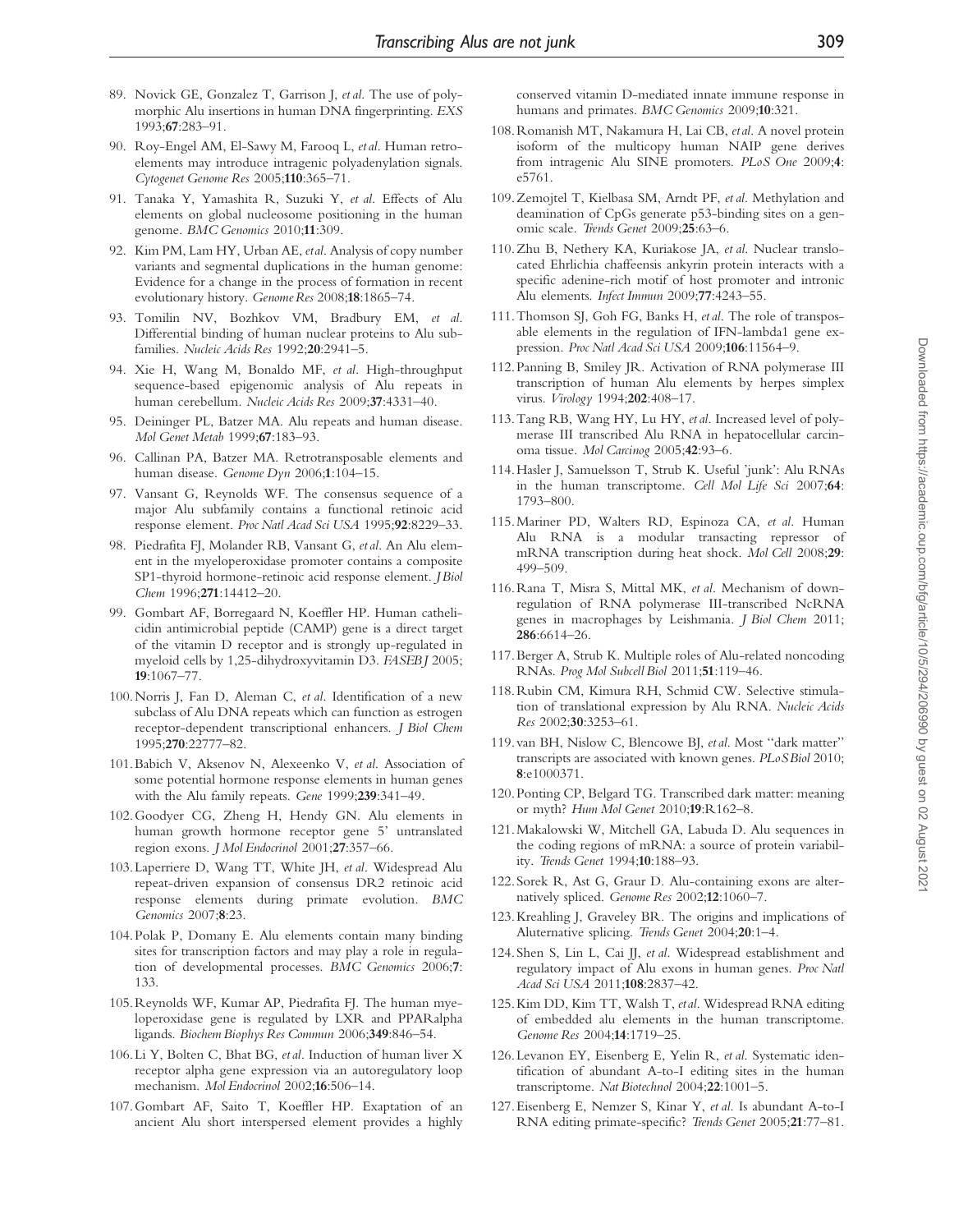- 128.Jepson JE, Reenan RA. RNA editing in regulating gene expression in the brain. Biochim Biophys Acta 2008; 1779:459–70.
- 129. Paz-Yaacov N, Levanon EY, Nevo E, et al. Adenosineto-inosine RNA editing shapes transcriptome diversity in primates. Proc Natl Acad Sci USA 2010;107:12174-9.
- 130.Osenberg S, Paz YN, Safran M, et al. Alu sequences in undifferentiated human embryonic stem cells display high levels of A-to-I RNA editing. PLoS One 2010;5: e11173.
- 131.Sharma CM, Hoffmann S, Darfeuille F, et al. The primary transcriptome of the major human pathogen Helicobacter pylori. Nature 2010;464:250–5.
- 132.Yelin R, Dahary D, Sorek R, et al. Widespread occurrence of antisense transcription in the human genome. Nat Biotechnol 2003;21:379–86.
- 133.Chen J, Sun M, Kent WJ, et al. Over 20% of human transcripts might form sense-antisense pairs. Nucleic Acids Res 2004;32:4812–20.
- 134. Li JT, Zhang Y, Kong L, et al. Trans-natural antisense transcripts including noncoding RNAs in 10 species: implications for expression regulation. Nucleic Acids Res 2008;36: 4833–44.
- 135.He Y, Vogelstein B, Velculescu VE, et al. The antisense transcriptomes of human cells. Science 2008;322:1855–7.
- 136. Impey S, McCorkle SR, Cha-Molstad H, etal. Defining the CREB regulon: a genome-wide analysis of transcription factor regulatory regions. Cell 2004;119:1041–54.
- 137. Lercher MJ, Blumenthal T, Hurst LD. Coexpression of neighboring genes in Caenorhabditis elegans is mostly due to operons and duplicate genes. Genome Res 2003;13: 238–43.
- 138.Wang P, Yin S, Zhang Z, et al. Evidence for common short natural trans sense-antisense pairing between transcripts from protein coding genes. Genome Biol 2008;9:R169.
- 139. Lapidot M, Pilpel Y. Genome-wide natural antisense transcription: coupling its regulation to its different regulatory mechanisms. EMBO Rep 2006;7:1216–22.
- 140.Muro EM, ndrade-Navarro MA. Pseudogenes as an alternative source of natural antisense transcripts. BMC Evol Biol 2010;10:338.
- 141.Conley AB, Miller WJ, Jordan IK. Human cis natural antisense transcripts initiated by transposable elements. Trends Genet 2008;24:53–56.
- 142.Kim DS, Hahn Y. Human-specific antisense transcripts induced by the insertion of transposable element. Int J Mol Med 2010;26:151–7.
- 143. Prescott EM, Proudfoot NJ. Transcriptional collision between convergent genes in budding yeast. Proc Natl Acad Sci USA 2002;99:8796-801.
- 144.Hastings ML, Milcarek C, Martincic K, et al. Expression of the thyroid hormone receptor gene, erbAalpha, in B lymphocytes: alternative mRNA processing is independent of differentiation but correlates with antisense RNA levels. Nucleic Acids Res 1997;25:4296–300.
- 145.Mahmoudi S, Henriksson S, Corcoran M, et al. Wrap53, a natural p53 antisense transcript required for p53 induction upon DNA damage. Mol Cell 2009;33:462–71.
- 146.Kiyosawa H, Abe K. Speculations on the role of natural antisense transcripts in mammalian X chromosome evolution. Cytogenet Genome Res 2002;99:151-6.
- 147.Marsit CJ, Eddy K, Kelsey KT. MicroRNA responses to cellular stress. Cancer Res 2006;66:10843–8.
- 148.Bilen J, Liu N, Bonini NM. A new role for microRNA pathways: modulation of degeneration induced by pathogenic human disease proteins. Cell Cycle 2006;5: 2835–8.
- 149.Nelson PT, Wang WX, Rajeev BW. MicroRNAs (miRNAs) in neurodegenerative diseases. Brain Pathol 2008;18:130–8.
- 150.Reinhart BJ, Slack FJ, Basson M, et al. The 21-nucleotide let-7 RNA regulates developmental timing in Caenorhabditis elegans. Nature 2000;403:901–6.
- 151.Harfe BD, McManus MT, Mansfield JH, et al. The RNaseIII enzyme Dicer is required for morphogenesis but not patterning of the vertebrate limb. Proc Natl Acad Sci USA 2005;102:10898–903.
- 152.Nelson PT, Keller JN. RNA in brain disease: no longer just "the messenger in the middle". J Neuropathol Exp Neurol 2007;66:461–8.
- 153.Bothwell M, Giniger E. Alzheimer's disease: neurodevelopment converges with neurodegeneration. Cell 2000;102: 271–3.
- 154.Makeyev EV, Zhang J, Carrasco MA, etal. The MicroRNA miR-124 promotes neuronal differentiation by triggering brain-specific alternative pre-mRNA splicing. Mol Cell 2007;27:435–48.
- 155.Garzon R, Liu S, Fabbri M, et al. MicroRNA-29b induces global DNA hypomethylation and tumor suppressor gene reexpression in acute myeloid leukemia by targeting directly DNMT3A and 3B and indirectly DNMT1. Blood 2009;113: 6411–8.
- 156.Cheng HY, Papp JW, Varlamova O, et al. microRNA modulation of circadian-clock period and entrainment. Neuron 2007;54:813–29.
- 157.Yang WJ, Yang DD, Na S, et al. Dicer is required for embryonic angiogenesis during mouse development. J Biol Chem 2005;280:9330–5.
- 158.Vasudevan S, Tong Y, Steitz JA. Cell-cycle control of microRNA-mediated translation regulation. Cell Cycle 2008;7:1545–9.
- 159. Linsley PS, Schelter J, Burchard J, et al. Transcripts targeted by the microRNA-16 family cooperatively regulate cell cycle progression. Mol Cell Biol 2007;27:2240–52.
- 160.Cuellar TL, McManus MT. MicroRNAs and endocrine biology. J Endocrinol 2005;187:327–32.
- 161.Rodriguez A, Vigorito E, Clare S, et al. Requirement of bic/microRNA-155 for normal immune function. Science 2007;316:608–11.
- 162.Kawahara Y, Megraw M, Kreider E, et al. Frequency and fate of microRNA editing in human brain. Nucleic Acids Res 2008;36:5270–80.
- 163.Blow MJ, Grocock RJ, van DS, et al. RNA editing of human microRNAs. Genome Biol 2006;7:R27.
- 164.Kawahara Y, Zinshteyn B, Sethupathy P, et al. Redirection of silencing targets by adenosine-to-inosine editing of miRNAs. Science 2007;315:1137–40.
- 165. Liang H, Landweber LF, Hypothesis. RNA editing of microRNA target sites in humans? RNA 2007;13:463–7.
- 166.Guo H, Ingolia NT, Weissman JS, et al. Mammalian microRNAs predominantly act to decrease target mRNA levels. Nature 2010;466:835–40.